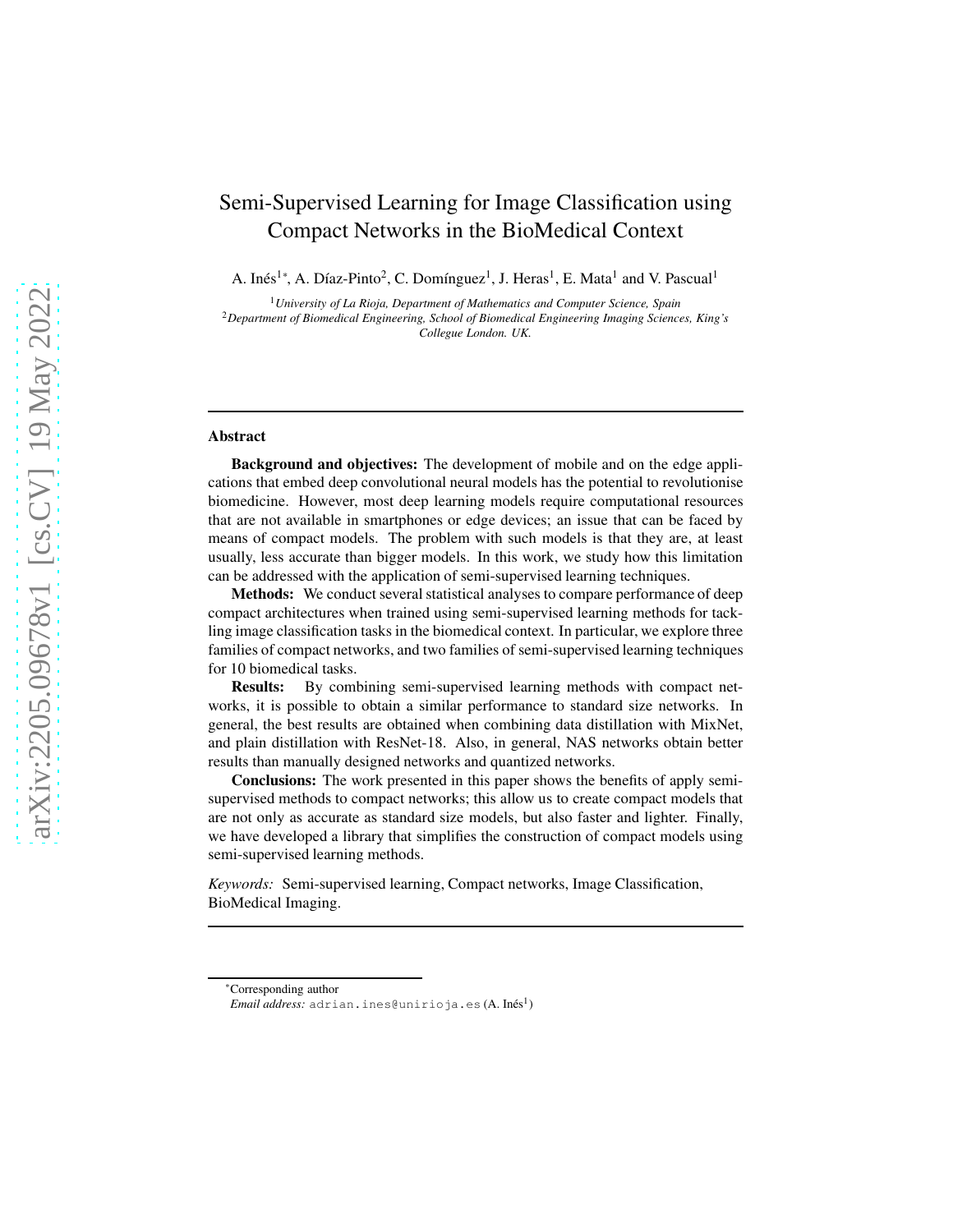#### 1. Introduction

Deep learning techniques, and namely convolutional neural networks, have become the state-of-the-art approach to solve image classification problems in biomedicine [\[29\]](#page-15-0). These techniques have the potential to revolutionise healthcare [\[13\]](#page-14-0), provided that they become accessible to various populations, a challenge that can be tackled thanks to smartphones or edge devices [\[28\]](#page-15-1). In this scenario, deep learning models need to be executed on edge devices to reduce latency and preserve privacy. Nevertheless, traditional deep learning models have millions of parameters [\[40\]](#page-16-0) and are known to be expensive in terms of computation, memory, and power consumption. These drawbacks make it challenging to embed them in mobile applications [\[12\]](#page-14-1), a problem that can be faced by using compact deep networks, also known as hardware-aware networks.

Compact neural networks are designed taking into consideration not only the accuracy of the networks, but also their computational complexity. Initially, these networks were manually designed by pruning bigger networks [\[4\]](#page-13-0), building networks based on operations that are cost-friendly [\[34\]](#page-16-1), or applying a number of network compression techniques [\[45\]](#page-17-0). Those manual methods have been recently replaced by neural architecture search (NAS) techniques that automatically search for the most accurate and efficient architecture under memory and space constraints [\[46](#page-17-1)]. In addition, the quantization of existing standard-size models, a technique that converts a deep learning model's weights to a lower precision such that it needs less computation, has emerged as an alternative to the construction of new compact models [\[23\]](#page-15-2).

In the biomedical context, compact deep networks have been successfully employed for glaucoma detection [\[25\]](#page-15-3), diabetic retinopathy diagnosis [\[39\]](#page-16-2) or skin cancer classification [\[5\]](#page-13-1). Those models are usually trained by applying transfer learning [\[32](#page-16-3)] (a technique that reuses a model trained in a source task, usually classifying natural images from the ImageNet challenge [\[9\]](#page-14-2), in a new target task) and generally using manually designed compact networks such as ResNet-18 [\[25\]](#page-15-3) or MobileNet [\[5](#page-13-1)]. However, automatically designed and quantized compact models are scarce in this context; probably, due to the fact that they are optimised for natural images from the ImageNet challenge; and, it is not clear whether these models can be properly transferred to biomedical images, or whether they obtain better results than manually designed compact networks. In this work, we try to shed light to those questions by conducting a thorough study of several manually designed, automatically designed and quantized compact networks when working with biomedical datasets.

Another important issue of compact models in the biomedical context is that they usually obtain worse results than standard size networks [\[34,](#page-16-1) [46\]](#page-17-1). In this work, we propose to face this drawback by using semi-supervised learning techniques [\[48\]](#page-17-2); a set of techniques that employ both labelled and unlabelled data for training a model. Semi-supervised learning might be especially useful in the biomedical context where annotations are scarce and producing them is a time-consuming task that require expert knowledge [\[19\]](#page-14-3). Semi-supervised learning methods have been employed to improve several models for, among other purposes, classifying chest x-ray abnormalities [\[15\]](#page-14-4), grading diabetic retinopathy [\[27\]](#page-15-4), or analysing gastric x-ray images [\[26\]](#page-15-5). However, semi-supervised learning methods are usually applied with big networks, and their impact on compact networks is not usually explored. Hence, in this paper, we study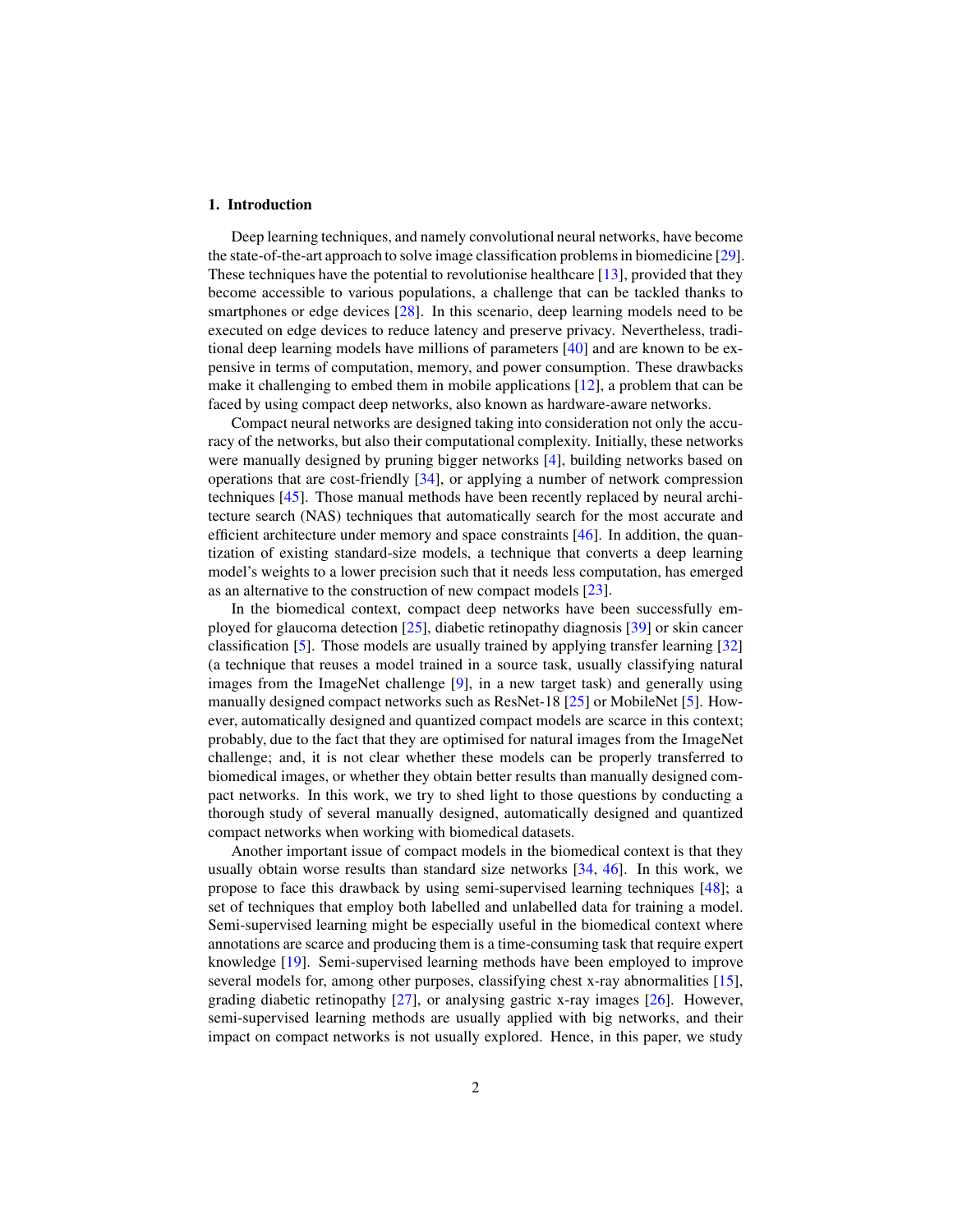how compact networks can be combined with semi-supervised learning methods to obtain accurate and efficient models.

Namely, the contributions of this paper are:

- We study the performance of several state-of-the-art compact deep networks for image classification with several biomedical datasets. In addition, we compare the performance of these networks with standard size deep models and study whether there is an architecture that outperforms the rest.
- We perform a thorough statistical analysis to compare the performance of manually designed, automatically designed, and quantized compact networks to answer whether transfer learning can be successfully employed with them in the biomedical context. Moreover, we analyse if there are significant differences about these 3 families of compact networks.
- We explore several semi-supervised learning methods to improve the performance of compact deep networks, and study whether any of those methods is especially suited to work with compact models.
- We develop a library that simplifies the construction of compact models using semi-supervised learning methods. This is, up to the best of our knowledge, the first library for applying semi-supervised learning methods to construct deep compact image classification models.

All the experiments, models, and the library for this work are available at  $https:///$  $https:///$ [github.com/adines/SemiCompact](https://github.com/adines/SemiCompact).

## 2. Materials and Methods

In this section, we present the datasets, the compact architectures, the procedures and tools used for training and evaluating those architectures, and the semi-supervised learning methods employed in this work. We start by introducing the datasets that have been used for our experiments.

## *2.1. Datasets*

In this work, we propose a benchmark of 10 partially annotated biomedical datasets, described in Table [1,](#page-3-0) and evaluate the performance of deep learning models and semisupervised methods using such a benchmark.

For our study, we have split each of the datasets of the benchmark into two different sets: a training set with the 75% of images and a testing set with the 25% of the images. In addition, for each dataset we have selected 75 images per class using them as labelled images and leaving the rest of the training images as unlabelled images to apply the semi-supervised learning methods. The splits used in our experiments and more information about datasets are available in the project webpage.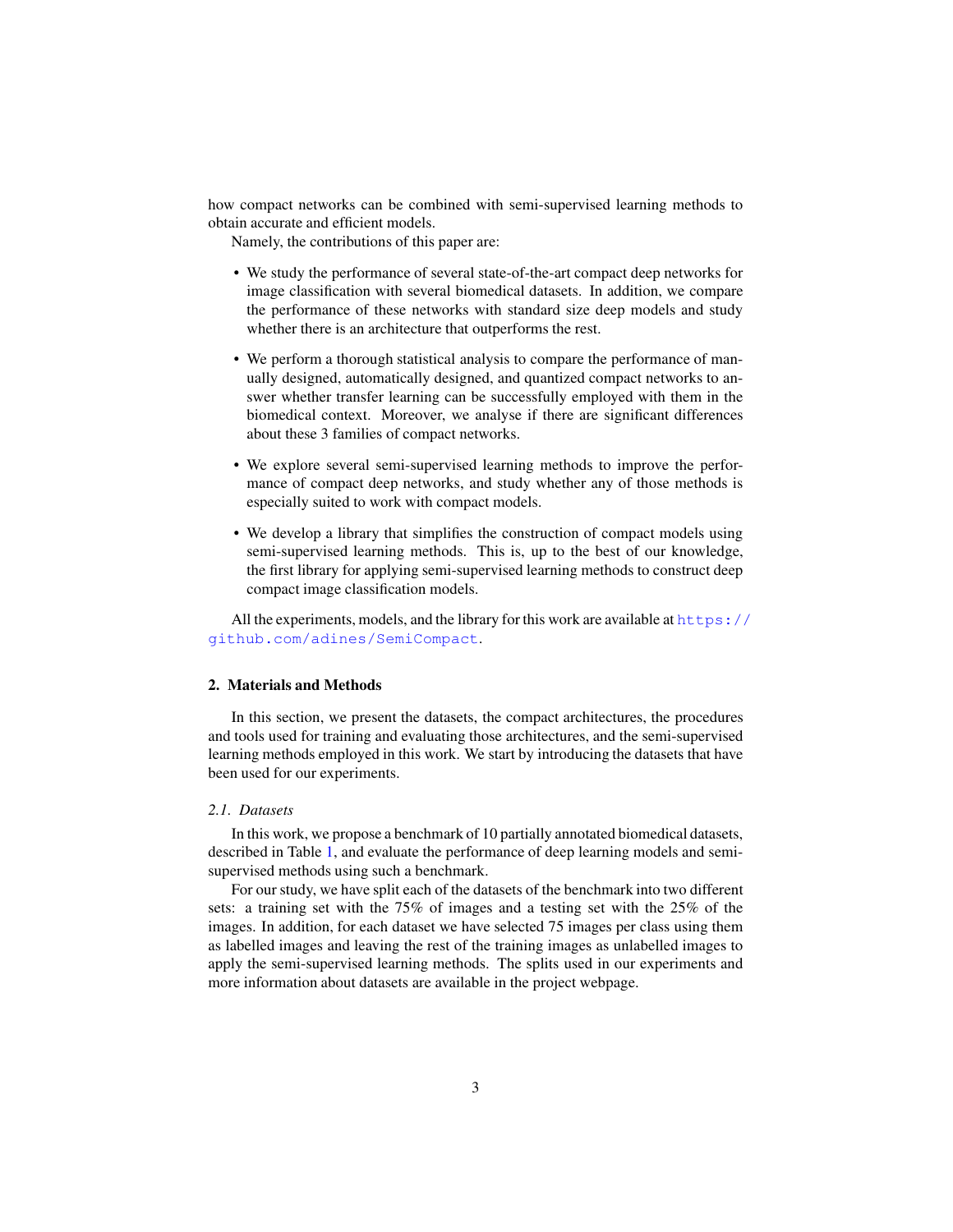<span id="page-3-0"></span>

| <b>Dataset</b>     | Number of Images | Number of Classes           | Description                          |
|--------------------|------------------|-----------------------------|--------------------------------------|
| Blindness [20]     | 3662             |                             | Diabetic retinopathy images          |
| Chest X Ray $[22]$ | 2355             | 2                           | Chest X-Rays images                  |
| Fungi $[1]$        | 1204             | 4                           | Dye decolourisation of fungal strain |
| HAM 10000 [44]     | 10015            |                             | Dermatoscopic images of skin lesions |
| ISIC $[6]$         | 1500             |                             | Colour images of skin lesions        |
| Kvasir $[31]$      | 8000             | 8                           | Gastrointestinal disease images      |
| Open Sprayer [21]  | 6697             | $\mathcal{D}_{\mathcal{L}}$ | Dron pictures of broad leaved docks  |
| Plants $[11]$      | 5500             | 12                          | Colour images of plants              |
| Retinal OCT [22]   | 84484            | 4                           | Retinal OCT images                   |
| Tobacco [24]       | 3492             | 10                          | Document images                      |

Table 1: Description of the biomedical datasets employed in our experiments.

#### *2.2. Compact networks*

We have explored a variety of manually designed, automatically designed, and quantized architectures. Namely, we have studied 4 manually-designed compact networks (MobileNet [\[34\]](#page-16-1), ResNet-18 [\[12\]](#page-14-1), SqueezeNet [\[18](#page-14-7)], and SuffleNet [\[47\]](#page-17-4)), 3 automatically designed compact networks (FBNet [\[46](#page-17-1)], MixNet [\[41\]](#page-16-4), and MnasNet [\[42\]](#page-16-5)) and 2 quantized compact networks (ResNet-18 quantized and ResNet-50 quantized). In addition, for our experiments, we have considered three standard size networks that are ResNet-50 [\[12](#page-14-1)], ResNet-101 [\[12\]](#page-14-1), and EfficientNet-B3 [\[40\]](#page-16-0). We provide a comparison of different features of these networks in Table [2.](#page-4-0)

From Table [2,](#page-4-0) we can notice that automatically designed networks achieve better results than manually designed architectures when tested on the ImageNet challenge; and quantized networks obtain similar results to their non-quantized counterparts (a 0.1% difference in Top-1 accuracy). In addition, it is also worth noting that the accuracy of compact models is getting closer to bigger models, but using less parameters and requiring less floating-point operations (FLOPs).

#### *2.3. Training and evaluation procedure*

All the networks used in our experiments are implemented in Pytorch [\[30\]](#page-15-9), and have been trained thanks to the functionality of the FastAI library [\[16\]](#page-14-8) using a GPU Nvidia RTX 2080 Ti with 11 GB RAM. In addition, the two quantized newtorks were built using the Pytorch quantization API $<sup>1</sup>$  $<sup>1</sup>$  $<sup>1</sup>$ .</sup>

In order to train the models, we have used the transfer-learning method presented in  $[16]$ . This is a two-stage procedure that starts from a model pretrained in the Imagenet challenge [\[9\]](#page-14-2), and can be summarised as follows. In the first stage, we replace the head of the model (that is, the layers that give us the classification of the images), with a new head adapted to the number of classes of each particular dataset. Then, we train these new layers (the rest of the layers stay frozen) with the data of each particular dataset for two epochs. In the second stage, we unfreeze the whole model and retrain all the layers of the model with the new data for fifty epochs. In order to find

<span id="page-3-1"></span><sup>1</sup>https://pytorch.org/docs/stable/quantization.html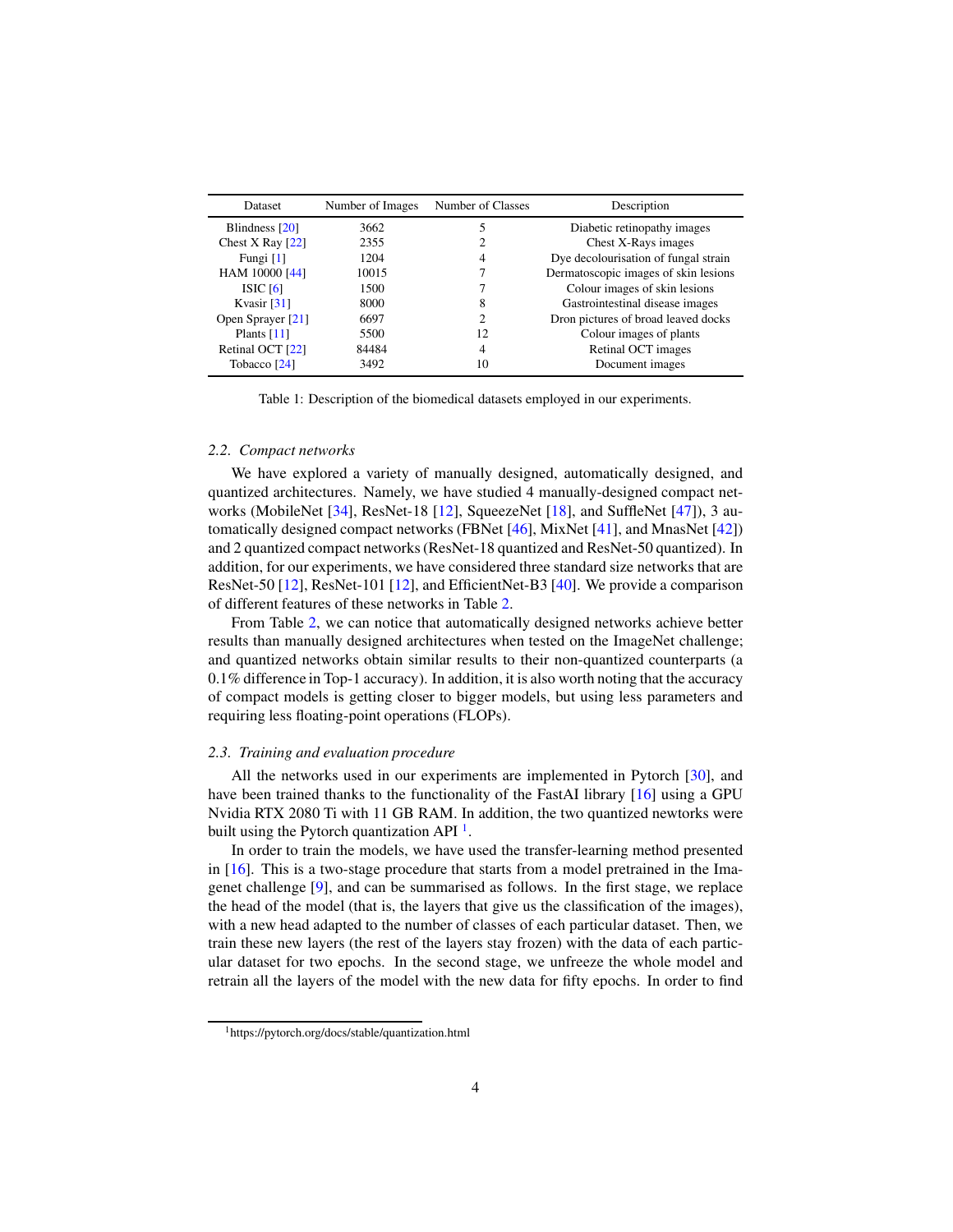<span id="page-4-0"></span>

| Name                | Params (M) | FLOPs(M) | Top-1 acc $(\%)$ | Top-5 acc $(\%)$ | Design    |
|---------------------|------------|----------|------------------|------------------|-----------|
| ResNet-50           | 26         | 4100     | 76.0             | 93.0             | Manual    |
| $ResNet-101$        | 44         | 8540     | 80.9             | 95.6             | Manual    |
| EfficientNet-B3     | 12         | 1800     | 81.6             | 95.7             | Auto      |
| <b>FBNet</b>        | 9.4        | 753      | 78.9             | 94.3             | Auto      |
| MixNet              | 5          | 360      | 78.9             | 94.2             | Auto      |
| <b>MNasnet</b>      | 5.2        | 403      | 75.6             | 92.7             | Auto      |
| MobileNet v2        | 3.4        | 300      | 74.7             | 92.5             | Manual    |
| ResNet-18           | 11         | 1300     | 69.6             | 89.2             | Manual    |
| SqueezeNet          | 1.3        | 833      | 57.5             | 80.3             | Manual    |
| ShuffleNet v2       | 5.3        | 524      | 69.4             | 88.3             | Manual    |
| ResNet-18 quantized | 11         | -        | 69.5             | 88.9             | Quantized |
| ResNet-50 quantized | 26         |          | 75.9             | 92.8             | Quantized |

Table 2: Features of the architectures employed in this work. We measure the number of parameters (in millions), the FLOPs (in millions), and the Top-1 and Top-5 accuracy for the ImageNet challenge. In addition, we include how these architectures were designed. Quantized networks change the floating point parameters of the standard version for integer parameters, therefore they have the same number of parameters but do not perform floating point operations.

a suitable learning rate for both the first and second stage, we select the learning rate that decreases the loss to the minimum possible value using the algorithm presented in [\[37\]](#page-16-6). Moreover, we employ early stopping based on monitoring the accuracy, and data augmentation [\[36\]](#page-16-7) (using flips, rotations, zooms and lighting transformations) to prevent overfitting.

## *2.4. Semi-supervised methods*

Now, we describe the semi-supervised learning methods employed in this work. These methods belong to two families of semi-supervised learning techniques: selftraining methods [\[43\]](#page-16-8) and consistency regularisation techniques [\[33\]](#page-16-9).

Self-training is a basic approach that (1) defines a base model that is trained on labelled data, (2) uses the model to predict labels for unlabelled data, and, finally, (3) retrains the model with the most confident predictions produced in (2); thus, enlarging the labelled training set. In a variant of self-training called distillation  $[14]$ , a big model is used for (1) and (2), whereas a faster and smaller model than the model trained in (1) is employed in (3). Data and model distillation are also two forms of self-training. In the case of data distillation [\[17](#page-14-10)], given a model trained on manually labelled data, this technique applies such a model to multiple transformations of unlabelled data, ensembles the multiple predictions, and, finally, retrains the model on the union of manually labelled data and automatically labelled data. In the case of model distillation [\[3\]](#page-13-4), several models are employed to obtain predictions of unlabelled data; subsequently, those predictions are ensembled, and used to train a new model. Both techniques can also be combined in a technique called data & model distillation [\[17](#page-14-10)].

In this work, the network used as base model in the plain distillation approach has been ResNet-50 due to the balance between its performance and its efficiency. This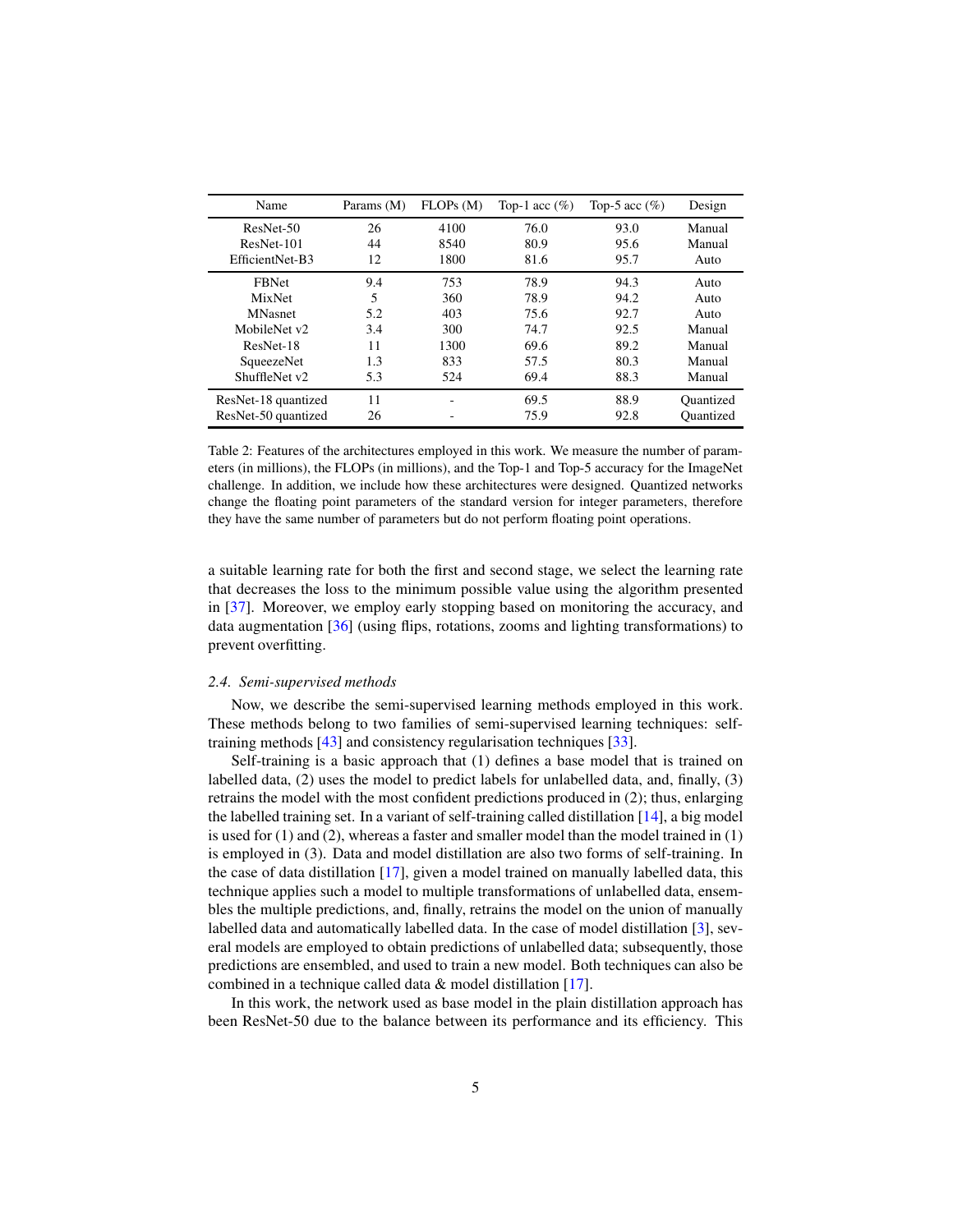network has been also employed in the data distillation method together with 6 different test time augmentation techniques (namely, horizontal flipping, vertical flipping, horizontal and vertical flipping, blurring, Gaussian blurring, and gamma correction). The model distillation method combines the predictions of 3 base networks: ResNet-50, ResNet-101, and EfficientNet-B3. Finally, the model & data distillation method combines the settings of data distillation and model distillation. All the models were trained using the approach presented in the previous section, and a threshold of 0.8 was used to select robust annotations from the unlabelled data.

The second family of semi-supervised learning methods studied in this work are consistency regularisation techniques [\[33\]](#page-16-9). This family of methods applies data augmentation to semi-supervised learning based on the idea that a classifier should output the same class distribution for an unlabelled example even after it has augmented. In our case, we have focused on two concrete algorithms: FixMatch [\[38\]](#page-16-10) and Mix-Match [\[2\]](#page-13-5). As a first step, the FixMatch algorithm generates pseudo-labels using the model's predictions on weakly-augmented unlabelled images (that is, images that are flipped and translated); subsequently, for a given image, the prediction is only retained if the model produces a high-confidence prediction; and, finally, the model is trained to predict the pseudo-label when feeding a strongly-augmented version of the same image (that is, an image produced using the RandAugment method [\[8\]](#page-14-11)). Similarly, the Mix-Match algorithm uses weakly-augmented images both for generating pseudo-labels and for training the model. For the FixMatch and MixMatch algorithms, we have used the default parameters fixed in the two extensions of FastAI that implement them  $2<sup>3</sup>$  $2<sup>3</sup>$ .

In order to facilitate the reproducibility of our methods, and also to simplify the application of the aforementioned semi-supervised algorithms to image classification problems, we have designed a Python library, available at the project webpage, that implements them. The library provides an API that is summarised in Figure [1.](#page-6-0) Several settings can be configured for the methods of the API, and we explain those options in the documentation of the project webpage. In order to employ, for instance, the data distillation method, the user must provide the path to the dataset of images (that should contain labelled and unlabelled images), the name of the base model, the name of the final model (both the compact networks and standard size models studied in this work are supported by the library, and new models can be easily included), the list of transformations that will be applied, and the confidence threshold. From that information, the library will automatically train the base model using the labelled images (the model will be trained following the approach presented in the previous section), use such a base model to annotate the unlabelled images, and train the final model (again using the procedure previously presented). The process is similar, and also automatic, for the rest of the methods provided in the library.

#### *2.5. Statistical analysis*

Finally, we explain the evaluation procedure applied to analyse the compact models and semi-supervised learning methods. We have selected the F1-score metric to

<sup>2</sup>https://github.com/oquiza/fastai\_extensions

<span id="page-5-1"></span><span id="page-5-0"></span><sup>3</sup><https://github.com/phanav/fixmatch-fastai>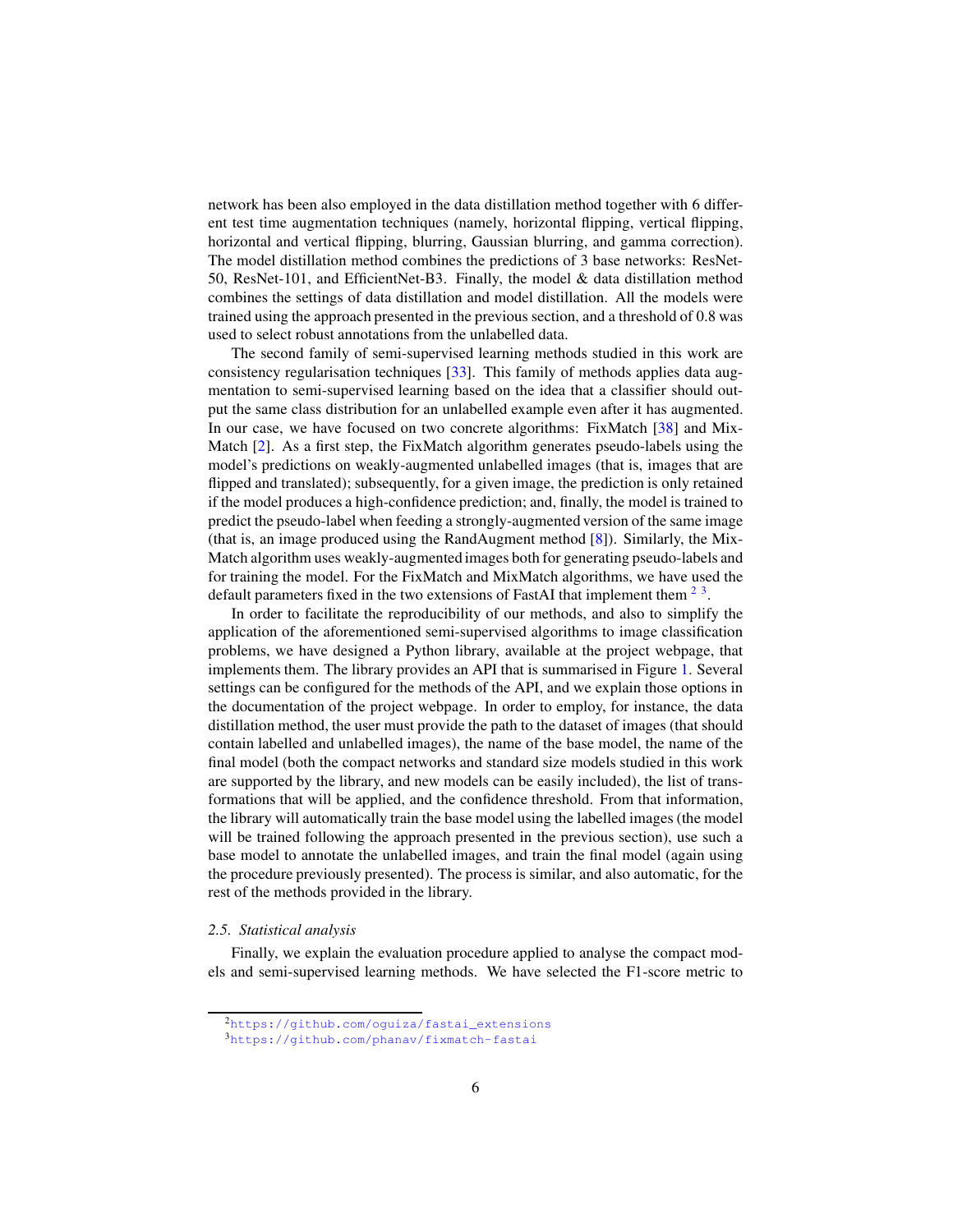```
plainDistillation(baseModel,
    targetModel, path, pathUnlabelled,
    outputPath,confidence)
dataDistillation(baseModel,
    targetModel, transforms, path,
    pathUnlabelled, outputPath,
    confidence)
modelDistillation(baseModels,
    targetModel, path, pathUnlabelled,
    outputPath, confidence)
modelDataDistillation(baseModels,
    targetModel, transforms, path,
    pathUnlabelled, outputPath,
    confidence)
FixMatch(targetModel, path,
    pathUnlabelled, outputPath)
MixMatch(targetModel, path,
    pathUnlabelled, outputPath)
```
Figure 1: API of the semi-supervised methods provided in our library. The BaseModel is the name of the model used as base model in the distillation procedure. BaseModels is a list of models used as base models in the distillation procedure. The TargetModel is the name of the target model trained with the distillation procedure. The Path parameter refers to the path to the labelled images. The PathUnlabelled is the path to the unlabelled images. The OutputPath is the path where the target model will be saved. The Transforms refers to a list of transformations to apply Data distillation. The Confidence parameter refers to the confidence threshold.

evaluate the performance of the different networks and methods. In particular, we have studied the F1-score for all binary classification datasets and its macro version for the multi class datasets. The F1-score provides a trade-off between precision and recall, hence we have used this metric to determine whether the results obtained are statistically significant by performing several null hypothesis tests using the methodology presented in [\[10,](#page-14-12) [35\]](#page-16-11). In order to choose between a parametric or a non-parametric test to compare the models, we check three conditions: independence, normality, and heteroscedasticity — the use of a parametric test is only appropriate when the three conditions are satisfied [\[10\]](#page-14-12).

The independence condition is fulfilled in our study since the models and methods are tested on independent datasets. We use the Shapiro-Wilk test to check normality with the null hypothesis being that the data follow a normal distribution — and, a Lev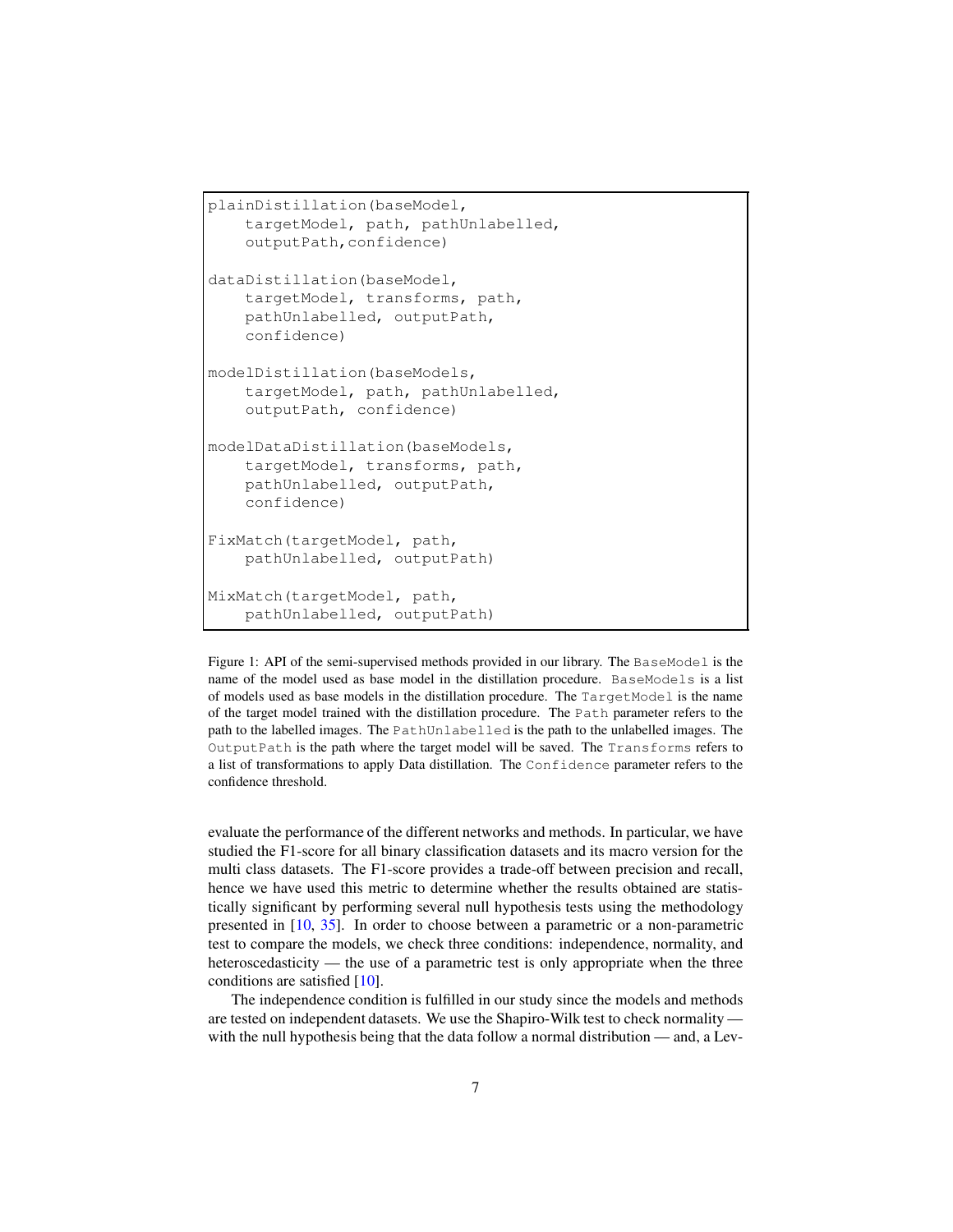ene test to check heteroscedasticity — with the null hypothesis being that the results are heteroscedastic. Since more than two models are involved in all the conducted tests, we employ an ANOVA test if the parametric conditions are fulfilled, and a Friedman test otherwise. In both cases, the null hypothesis is that all the models have the same performance. Once the test for checking whether a model is statistically better than the others is conducted, a post-hoc procedure is employed to address the multiple hypothesis testing among the different models. A Bonferroni-Dunn post-hoc procedure, in the parametric case or a Holm post-hoc procedure, in the non-parametric case, is used for detecting significance of the multiple comparisons and the *p* values should be corrected and adjusted [\[10](#page-14-12), [35\]](#page-16-11). We have performed our experimental analysis with a level of confidence equal to 0.05. In addition, the size effect has been measured using Cohen's d [\[7\]](#page-14-13).

## 3. Results and Discussion

In this section, we present a thorough analysis for the results obtained by the 9 compact networks and the 6 semi-supervised processes when applied to the datasets introduced in the previous section. In particular, we first compare the performance of the networks when training using only the labelled data. Then, we study the impact of applying the different semi-supervised methods. From the results obtained in our experiments, we can answer some questions that have driven this research.

<span id="page-7-0"></span>

|                     | <b>Blindness</b> | Chest X Rav | Fungi | <b>HAM 10000</b> | <b>ISIC</b> | Kvasir | Open Sprayer | Plants | Retinal OCT | Tobacco | Mean(std)  |
|---------------------|------------------|-------------|-------|------------------|-------------|--------|--------------|--------|-------------|---------|------------|
| ResNet-50           | 59.3             | 89.9        | 91.0  | 54.3             | 87.6        | 89.0   | 91.3         | 84.3   | 97.4        | 81.8    | 82.5(13.5) |
| ResNet-101          | 58.2             | 90.7        | 86.9  | 52.0             | 84.0        | 83.8   | 95.8         | 84.3   | 96.4        | 80.1    | 81.2(14.1) |
| EfficientNet        | 53.6             | 84.1        | 84.7  | 52.8             | 85.0        | 85.4   | 96.8         | 84.0   | 98.1        | 72.9    | 79.7(14.8) |
| FBNet               | 57.5             | 87.4        | 89.0  | 47.2             | 85.2        | 88.9   | 95.4         | 81.8   | 94.9        | 73.3    | 80.1(15.3) |
| MixNet              | 61.8             | 89.5        | 89.7  | 46.9             | 89.9        | 86.8   | 95.5         | 86.2   | 98.9        | 76.7    | 82.2(15.3) |
| <b>MNasNet</b>      | 56.2             | 89.2        | 90.3  | 55.8             | 81.9        | 84.6   | 95.7         | 82.5   | 97.4        | 75.3    | 80.9(13.9) |
| MobileNet           | 52               | 86.9        | 89.0  | 46.7             | 84.1        | 82.1   | 89.1         | 82.9   | 91.0        | 69.4    | 77.3(15.1) |
| ResNet-18           | 56.3             | 90.3        | 94.2  | 53.7             | 86.8        | 84.1   | 91.6         | 80.0   | 97.7        | 77.5    | 81.2(14.4) |
| <b>SqueezeNet</b>   | 50.3             | 88.3        | 79.3  | 43.6             | 76.8        | 80.1   | 90.9         | 78.9   | 93.2        | 75.5    | 75.7(15.5) |
| ShuffleNet          | 39.5             | 85.7        | 69.9  | 37.6             | 78.9        | 67.0   | 89.6         | 51.9   | 33.9        | 40.7    | 59.5(20.2) |
| ResNet-18 quantized | 45.1             | 77.8        | 88.1  | 47.0             | 86.5        | 84.2   | 91.3         | 75.1   | 91.6        | 55.8    | 74.3(17.2) |
| ResNet-50 quantized | 48.6             | 77.2        | 83.2  | 42.9             | 78.6        | 81.1   | 85.4         | 77.7   | 91.6        | 69.7    | 73.6(15.0) |

Table 3: Mean (and standard deviation) F1-score for the standard size models (ResNet-50, ResNet-101 and EfficientNet), compact models (FBNet, MixNet, MNasNet, MobileNet, ResNet-18, SqueezeNet, and ShuffleNet) and quantized models (ResNet-18 quantized and ResNet-50 quantized) for the base training method on the 10 biomedical datasets. The best result is highlighted in bold face.

First of all, we have studied which architecture produce the most accurate model for each dataset and whether there are significant differences among them. As we can see in Table [3,](#page-7-0) ResNet-50 obtains the best results in 4 datasets, MixNet (one of the compact architectures) in 4, ResNet-101 in one, and EfficientNet in another one. In addition, as we show in the first row of Table [4,](#page-8-0) there are not significant differences among standard size models and 4 compact models that are FBNet, MixNet, MnasNet and ResNet-18.

We have also conducted an analysis of the performance of each architecture trained using the different semi-supervised learning methods — a summary of the results is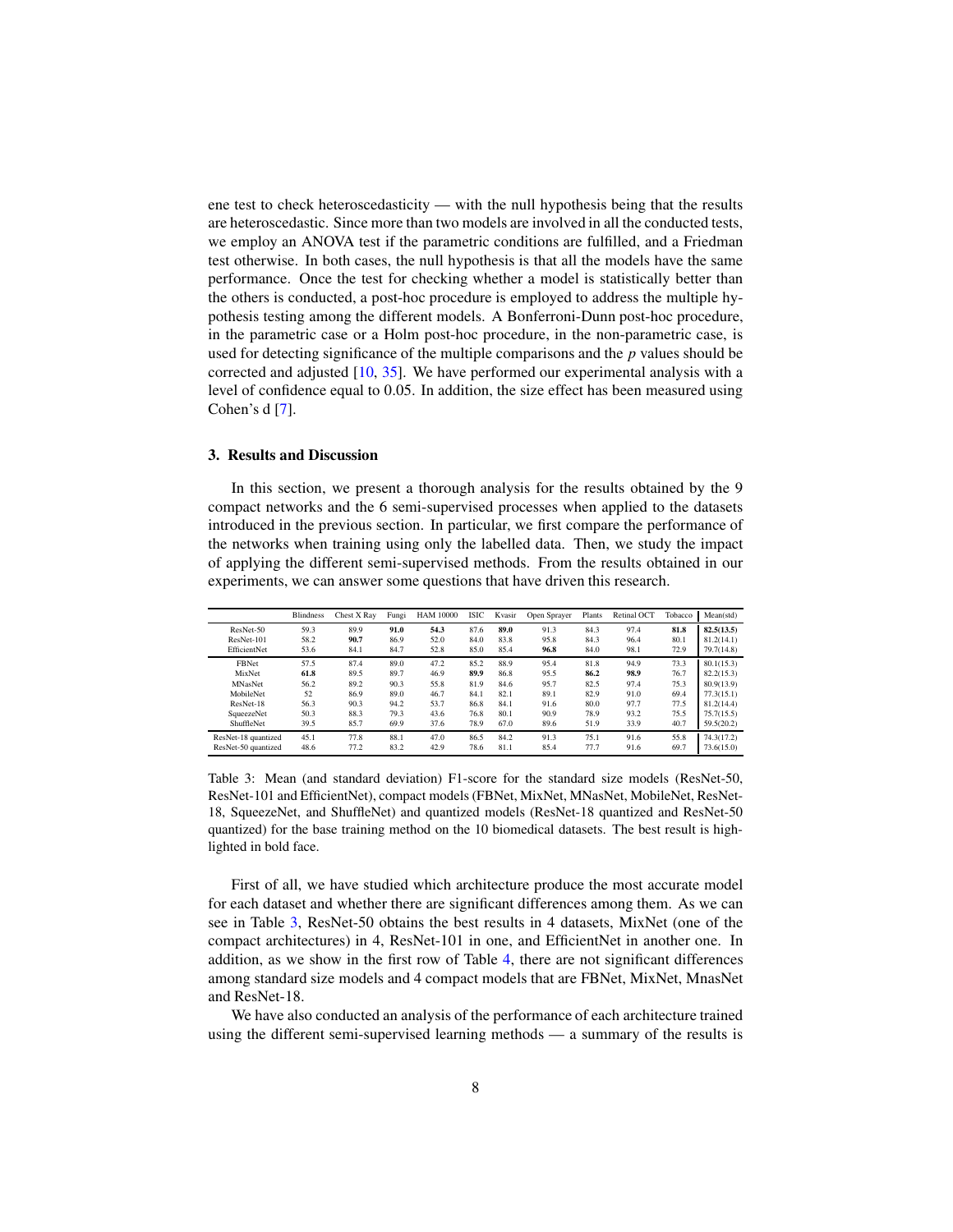presented in Table [5.](#page-8-1) A first conclusion from such an analysis, see Table [4,](#page-8-0) is that there are not significant differences among the FBNet, MixNet, MnasNet and ResNet-18 compact networks and the three standard size models when we apply any self-training method. In fact, those compact networks outperform the standard size models when the Plain Distillation and Data Distillation training methods are applied. Similarly, compact networks generally outperform standard size models when consistency regularisation methods are employed.

<span id="page-8-0"></span>

|           | Test (ANOVA or Friedman) | After post-hoc procedure                                                                                                                                                         |
|-----------|--------------------------|----------------------------------------------------------------------------------------------------------------------------------------------------------------------------------|
| Base      | $16.0***$                | $ResNet-50 \simeq$ EfficientNet, FBNet, MixNet, MNasNet, ResNet-101, ResNet-<br>18; ResNet-50 > MobileNet, SqueezeNet, ShuffleNet, ResNet-18 quantized,<br>ResNet-50 quantized;  |
| Plain     | $14.4***$                | $ResNet-18 \approx$ EfficientNet, FBNet, MixNet, MNasNet, ResNet-50, ResNet-<br>101; ResNet-18 > MobileNet, SqueezeNet, ShuffleNet, ResNet-18 quantized,<br>ResNet-50 quantized; |
| Data      | $16.9***$                | $MixNet \approx EfficientNet$ , FBNet, MNasNet, ResNet-50, ResNet-101, ResNet-18;<br>MixNet > MobileNet, SqueezeNet, ShuffleNet, ResNet-18 quantized, ResNet-<br>50 quantized:   |
| Model     | $12.1***$                | $ResNet-50 \simeq$ EfficientNet, FBNet, MixNet, MobileNet, ResNet-101, ResNet-<br>18, SqueezeNet; ResNet-50 > MNasNet, ShuffleNet, ResNet-18 quantized,<br>ResNet-50 quantized;  |
| DataModel | $17.2***$                | $ResNet-50 \simeq$ EfficientNet, FBNet, MixNet, MNasNet, MobileNet, ResNet-<br>101, ResNet-18; ResNet-50 > SqueezeNet, ShuffleNet, ResNet-18 quantized,<br>ResNet-50 quantized;  |
| FixMatch  | $11.8***$                | $ResNet-18 \simeq MixNet$ , MNasNet, MobileNet, ResNet-18 quantized, ResNet-<br>50 quantized; ResNet-18 > EfficientNet, FBNet, ResNet-50, ResNet-101,<br>SqueezeNet, ShuffleNet; |
| MixMatch  | $2.6***$                 | MNasNet $\simeq$ EfficientNet, FBNet, MobileNet, ResNet-18, ResNet-50 quan-<br>tized; MNasNet > MixNet, ResNet-50, ResNet-101, SqueezeNet, ShuffleNet,<br>ResNet-18 quantized;   |

Table 4: Friedman or ANOVA test for the different studied models and applying several semisupervised methods. \*\*\*  $p < 0.001$ ; \*\*  $p < 0.01$ ; >: there are significant differences; ≃: there are not significant differences.

<span id="page-8-1"></span>

|           | ResNet-50  | ResNet-101 | EfficientNet | FBNet       | MixNet     | MNasNet    | MobileNet  | ResNet-18  | SqueezeNet | ShuffleNet | ResNet-18 quantized | ResNet-50 quantized |
|-----------|------------|------------|--------------|-------------|------------|------------|------------|------------|------------|------------|---------------------|---------------------|
| Base      | 82.6(13.5) | 81.2(14.1) | 79.7(14.8)   | 80.1 (15.3) | 82.2(15.3) | 80.9(13.9) | 77.3(15.1) | 81.2(14.4) | 75.7(15.5) | 59.5(20.2) | 74.3(17.2)          | 73.6(15.0)          |
| Plain     | 83.6(13.4) | 82.9(13.3) | 82.8(13.3)   | 82.6(12.8)  | 83.8(13.3) | 82.6(14.2) | 79.1(17.6) | 84.2(13.8) | 81.4(14.9) | 57.8(22.7) | 77.0(15.8)          | 70.7(21.2)          |
| Data      | 83.1(13.7) | 83.0(13.2) | 83.1(14.5)   | 83.2(12.2)  | 84,7(12.6) | 83.5(12.7) | 81.4(15.4) | 82.5(15.5) | 81.7(13.7) | 58.7(21.9) | 77.5(13.5)          | 74.4(17.7)          |
| Model     | 83.3(14.3) | 83.0(14.2) | 81.0(15.2)   | 80.5(15.0)  | 80.8(12.7) | 77.9(14.8) | 81.2(14.9) | 82.9(14.4) | 79.0(16.9) | 56.2(23.9) | 56.2(33.5)          | 62.7(26.7)          |
| DataModel | 83.7(14.0) | 82.7(15.2) | 82.0(15.7)   | 80.7(14.6)  | 80.8(14.2) | 80.0(13.9) | 80.5(15.9) | 82.8(14.8) | 79.2(16.6) | 57.5(23.1) | 53.1(32.1)          | 61.8(26.5)          |
| FixMatch  | 64.2(20.0) | 40.1(25.2) | 55.4(26.4)   | 60.7(22.0)  | 74.4(25.1) | 76.2(22.3) | 74.8(22.9) | 81.2(15.0) | 52.0(18.3) | 53.3(21.2) | 74.4(22.9)          | 78.4(18.0)          |
| MixMatch  | 47.1(28.8) | 51.0(23.2) | 64.3(22.6)   | 69.3(17.5)  | 49.1(28.9) | 79.4(12.9) | 68.1(25.6) | 51.5(36.8) | 57.7(19.4) | 56.4(20.4) | 61.7(25.9)          | 64.5(17.5)          |

Table 5: Mean (and standard deviation) F1-score for the different studied models and applying several semi-supervised methods. Methods: Base training (Base), Plain Distillation (Plain), Data Distillation (Data), Data Model Distillation (DataModel), FixMatch procedure (FixMatch), and MixMatch procedure (MixMatch). The best result is highlighted in bold face.

We have also studied the difference in performance among families of compact networks (manually designed, automatically designed, and quantized). From the results presented in Table [6,](#page-9-0) we can conclude that automatically designed compact networks obtain the best results with the base training and all the semi-supervised methods, except for FixMatch; and in most cases have a significant difference with manually designed networks. On the contrary, quantized networks, generally have worse performance than NAS and manually designed networks, except when trained with the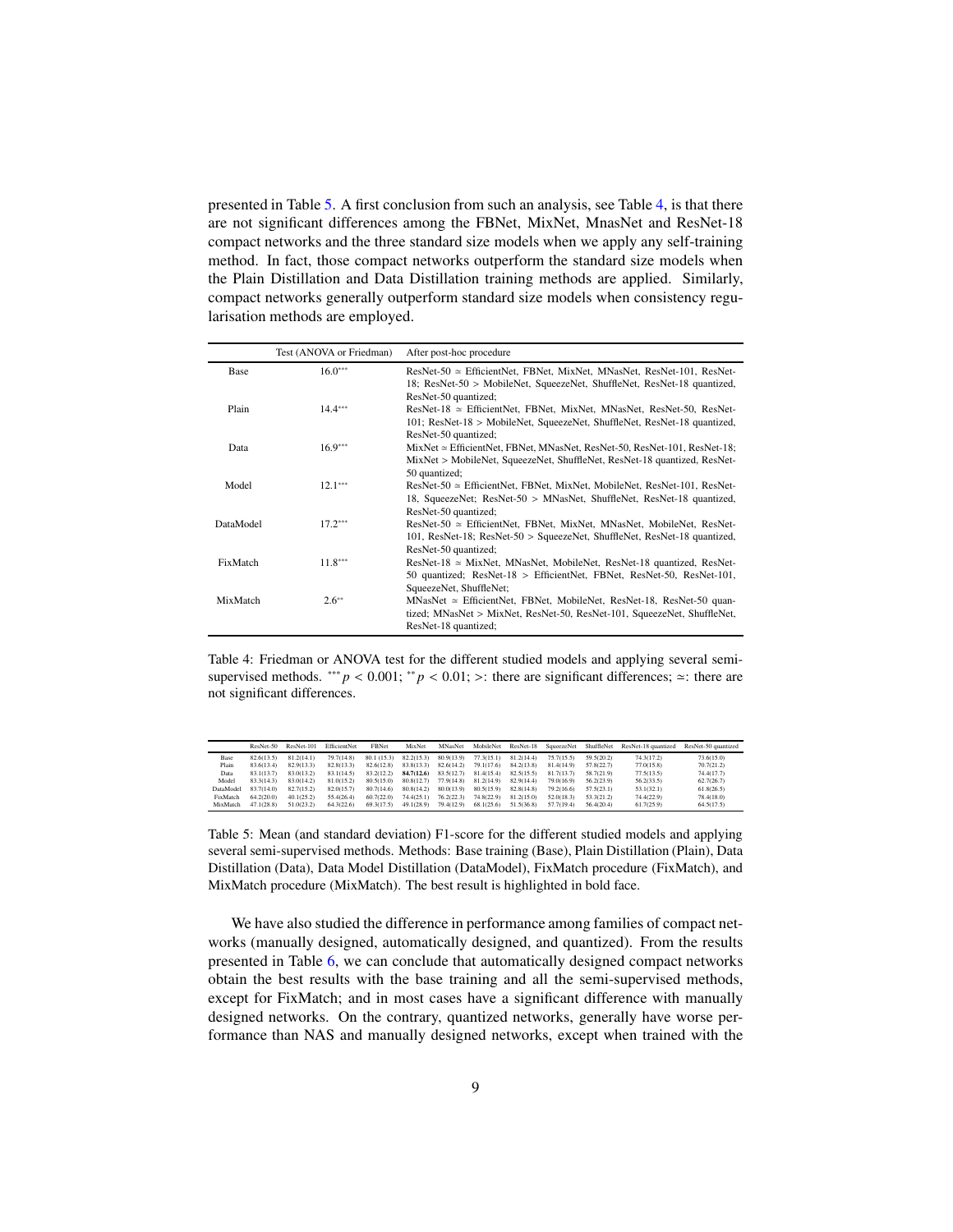<span id="page-9-0"></span>FixMatch method, that they achieve the best performance.

|           | <b>NAS</b> | Manual     | Ouantized  | Test (ANOVA or Friedman) | After post-hoc procedure                      |
|-----------|------------|------------|------------|--------------------------|-----------------------------------------------|
| Base      | 81.0(14.7) | 73.4(14.6) | 73.9(15.9) | $13.0***$                | $NAS >$ Manual, Quantized;                    |
| Plain     | 83.1(13.2) | 75.6(15.2) | 73.8(17.7) | $10.9***$                | NAS > Manual, Quantized;                      |
| Data      | 83.8(12.4) | 76.0(15.0) | 72.2(18.1) | $13.1***$                | NAS > Manual, Ouantized:                      |
| Model     | 81.0(12.4) | 74.7(14.7) | 59.5(27.4) | $5.5^*$                  | $NAS \approx$ Manual; $NAS >$ Quantized;      |
| DataModel | 80.5(14.0) | 75.0(15.1) | 57.4(25.8) | $7.5***$                 | $NAS \approx$ Manual; $NAS >$ Quantized;      |
| FixMatch  | 70.5(21.8) | 65.3(17.0) | 76.4(19.8) | $6.1**$                  | Quantized $\simeq$ NAS; Quantized $>$ Manual; |
| MixMatch  | 66.0(17.8) | 58.4(15.3) | 63.1(21.5) | $1.4^{0.26}$             | $NAS \approx$ Manual, Quantized;              |

Table 6: Mean (and standard deviation) F1-score for the different studied families of models and applying several semi-supervised methods. \*\*\*  $p < 0.001$ ; \*\*  $p < 0.01$ ; \*  $p < 0.05$ ; >: there are significant differences; ≃: there are not significant differences.

In addition, we have also explored which semi-supervised learning method obtains the best results for each network, see Tables [7](#page-9-1) and [8.](#page-10-0) For the three standard size models, the self-training methods obtain a similar result to the base training approach and outperform the consistency regularisation methods. In particular, the Data Model Distillation approach achieves the best results and has a significant difference with the FixMatch and MixMatch methods, but not with the base training method. For the automatically designed compact networks, the Data Distillation method outperforms the rest; and, as in the previous case, there are not significant differences with the base training method. For manually designed compact networks, there is not a single method that stands out, however, there is a significant difference between the semisupervised winner method and the base method. Finally, for quantized networks, no method outperforms the rest.

<span id="page-9-1"></span>

|                     | Base       | Plain      | Data       | Model      | DataModel  | FixMatch   | MixMatch   |
|---------------------|------------|------------|------------|------------|------------|------------|------------|
| ResNet-50           | 82.6(13.5) | 83.6(13.4) | 83.1(13.7) | 83.3(14.3) | 83.7(14.0) | 64.2(20.0) | 47.1(28.8) |
| ResNet-101          | 81.2(14.1) | 82.9(13.3) | 83.0(13.2) | 83.0(14.2) | 82.7(15.2) | 40.3(25.0) | 51.0(23.2) |
| <b>EfficientNet</b> | 79.7(14.8) | 82.8(13.3) | 83.2(14.5) | 81.0(15.2) | 82.0(15.7) | 55.4(26.4) | 64.3(22.6) |
| <b>FBNet</b>        | 80.1(15.3) | 82.6(12.8) | 83.2(12.2) | 80.5(15.0) | 80.7(14.6) | 60.7(22.0) | 69.3(17.5) |
| <b>MixNet</b>       | 82.2(15.3) | 83.8(13.3) | 84.7(12.6) | 80.8(12.7) | 80.8(12.7) | 74.4(25.1) | 49.1(28.9) |
| <b>MNasNet</b>      | 80.9(13.9) | 82.6(14.2) | 83.5(12.7) | 77.9(14.8) | 80.0(13.9) | 76.2(22.3) | 79.4(12.9) |
| MobileNet           | 77.3(15.1) | 79.1(17.6) | 81.4(15.4) | 81.2(14.9) | 80.5(15.8) | 74.9(23.0) | 68.1(25.6) |
| ResNet-18           | 81.2(14.4) | 84.2(13.8) | 82.5(15.5) | 82.9(14.4) | 82.8(14.8) | 81.2(15.0) | 51.5(36.8) |
| SqueezeNet          | 75.7(15.5) | 81.4(14.9) | 81.4(13.5) | 79.0(16.9) | 79.2(16.6) | 52.0(18.3) | 57.7(19.4) |
| ShuffleNet          | 59.5(20.2) | 57.8(22.7) | 58.7(21.9) | 56.2(23.9) | 57.5(23.1) | 53.3(21.2) | 56.4(20.4) |
| ResNet-18 quantized | 74.2(17.2) | 77.0(15.8) | 77.5(13.4) | 56.2(33.5) | 53.0(32.1) | 74.4(22.9) | 61.7(25.9) |
| ResNet-50 quantized | 73.6(15.0) | 70.7(21.2) | 74.4(17.7) | 62.8(26.7) | 61.4(26.8) | 78.4(18.0) | 64.5(17.5) |

Table 7: Mean (and standard deviation) F1-score for the different semi-supervised methods applied to standard size models (ResNet-50, ResNet-101 and EfficientNet), compact models (FB-Net, MixNet, MNasNet, MobileNet, ResNet-18, SqueezeNet, and ShuffleNet) and quantized models (ResNet-18 quantized and ResNet-50 quantized).

In our next set of experiments, we analysed whether there is any semi-supervised method that has a better performance than the rest, and, similarly, which semi-supervised method produces the greatest improvement over the base training approach. In Tables [9](#page-10-1) and [11,](#page-11-0) we can see that the Data Distillation method obtains the best value in the Friedman's test average ranking. In addition, from the results presented in Tables [10](#page-11-1) and [12,](#page-12-0)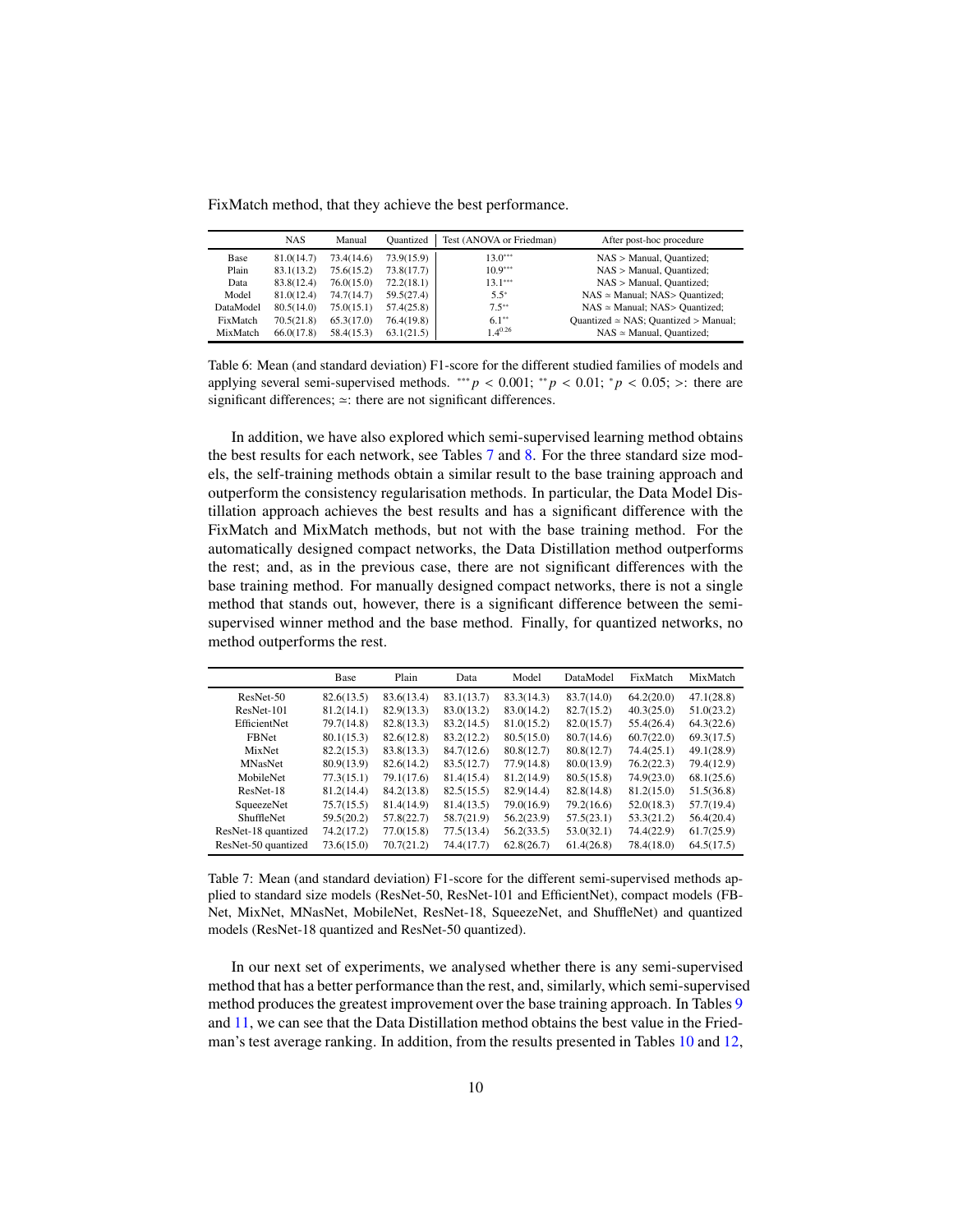<span id="page-10-0"></span>

|                     | Test (ANOVA or Friedman) | After post-hoc procedure                                                       |
|---------------------|--------------------------|--------------------------------------------------------------------------------|
| ResNet-50           | $9.75***$                | DataModel ≃ Base, Plain, Data, Model; DataModel > FixMatch, MixMatch;          |
| ResNet-101          | $18.81***$               | DataModel $\simeq$ Base, Plain, Data, Model: DataModel $>$ FixMatch, MixMatch: |
| EfficientNet        | $17.69***$               | DataModel $\simeq$ Base, Plain, Data, Model; DataModel $>$ FixMatch, MixMatch; |
| <b>FBNet</b>        | $13.7***$                | Data $\simeq$ Base, Plain, Model, DataModel; Data $>$ FixMatch, MixMatch;      |
| MixNet              | $11.2***$                | Data $\simeq$ Base, Plain: Data $>$ Model, DataModel, FixMatch, MixMatch:      |
| <b>MNasNet</b>      | $2.7*$                   | Data ≃ Base, Plain, DataModel, FixMatch, MixMatch; Data > Model;               |
| MobileNet           | $3.71**$                 | Model ≃ Plain, Data, DataModel, FixMatch, MixMatch; Model > Base;              |
| ResNet-18           | $6.71***$                | Plain $\simeq$ Data, Model, DataModel: Plain $>$ Base, MixMatch:               |
| SqueezeNet          | $36.65***$               | Plain $\simeq$ Data, Model, DataModel; Plain $>$ Base, FixMatch, MixMatch;     |
| ShuffleNet          | $4.31**$                 | Base $\simeq$ Plain, Data, Model, DataModel, MixMatch; Base $>$ FixMatch;      |
| ResNet-18 quantized | $5.8***$                 | Data ≃ Base, Plain, Model, FixMatch; Data > DataModel, MixMatch;               |
| ResNet-50 quantized | $4.5***$                 | FixMatch $\simeq$ Data; FixMatch $>$ Base, Plain, Model, DataModel, MixMatch;  |

Table 8: Friedman or ANOVA test for the different semi-supervised methods applied to the models. \*\*\* *p* < 0.001; \*\* *p* < 0.01; \**p* < 0.05; >: there are significant differences;  $\approx$ : there are not significant differences.

<span id="page-10-1"></span>we can notice that there is a significant difference in the performance between the Data Distillation method and the rest, except for the Plain Distillation method.

| Method      | F <sub>1</sub> -Score | Friedman's test average ranking |
|-------------|-----------------------|---------------------------------|
| <b>Base</b> | 77.4(14.5)            | 4.2                             |
| Plain       | 79.0(14.3)            | 5.8                             |
| Data        | 79.7(13.9)            | 6.7                             |
| Model       | 75.4(13.1)            | 3.8                             |
| DataModel   | 75.4(13.7)            | 4                               |
| FixMatch    | 65.4(18.4)            | 2.2                             |
| MixMatch    | 60.0(14.6)            | 1.3                             |

Table 9: Average performance of Base training (Base), Plain Distillation (Plain), Data Distillation (Data), Data Model Distillation (DataModel), FixMatch procedure (FixMatch), and Mix-Match procedure (MixMatch).

Finally, we have studied the efficiency of the different networks, see Table [13.](#page-12-1) In particular, we have analysed the model size, the time that takes each model to complete a training epoch, and, the time that takes each model when applied for inference with a given image. From the results presented in Table [13,](#page-12-1) we can see that there is a great difference in size between the standard size and compact models. Standard size models are all above 100 MB, whereas the majority of compact models are under 100 MB (being ResNet-18 the only exception). In particular, the difference in size between compact and standard size networks ranges from 30% to 97%, standing out the ShuffleNet network, however the accuracy of this model is usually lower than the rest. We can also notice that the quantized models reduce the size of original models by almost a 90%. Another important point when we test the efficiency of a model is the training time per epoch. In our experiments, using a Nvidia RTX 2080 Ti GPU with 11 GB RAM, standard size networks took approximately between 3 and 4 minutes per epoch. On the contrary, compact networks took less than 100 seconds per epoch (being MixNet the only exception). In this aspect, ShuffleNet stands out from the rest,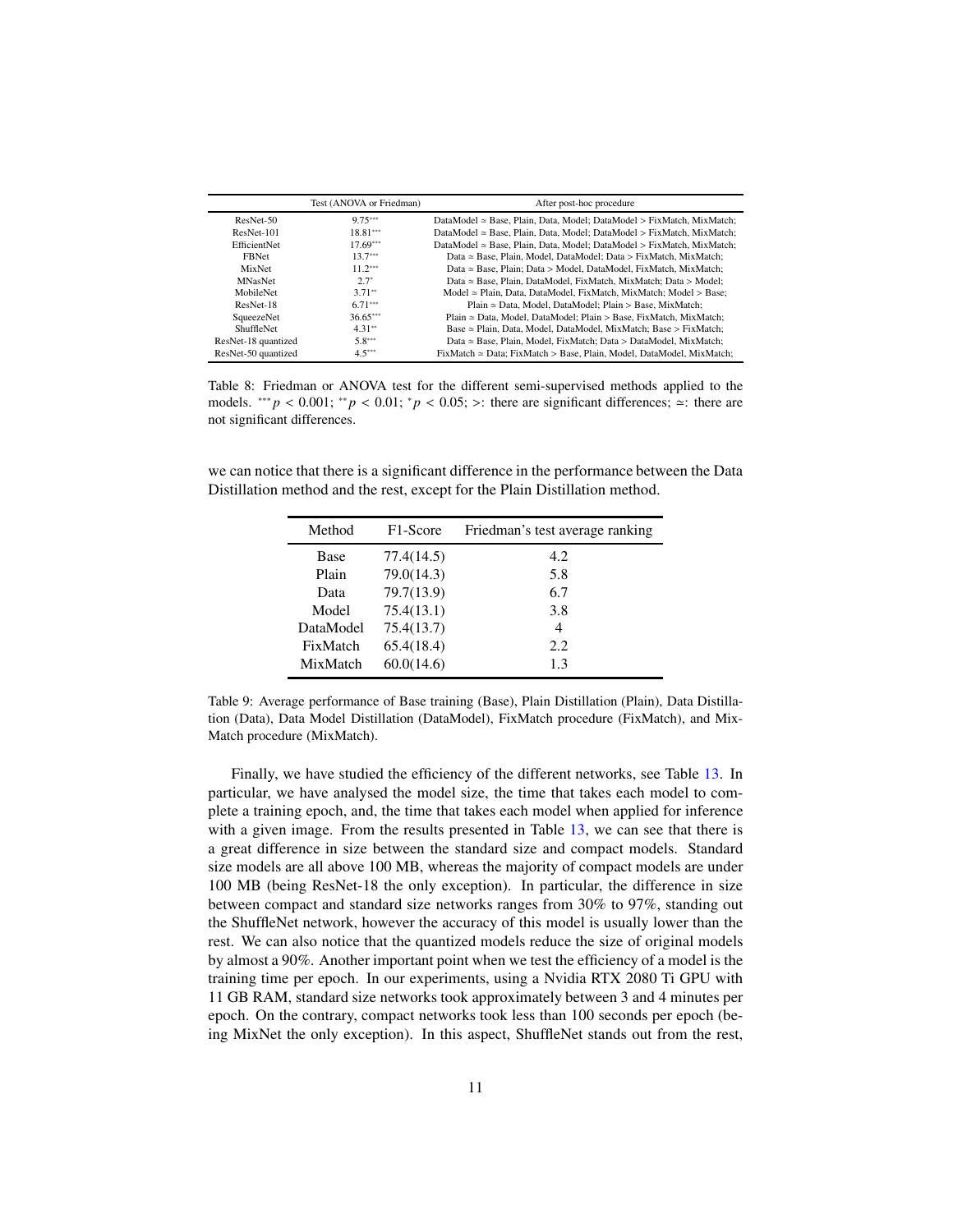<span id="page-11-1"></span>

| Method    | Z value | p value              | adjusted p value     | Cohen's d            |
|-----------|---------|----------------------|----------------------|----------------------|
| Base      | 2.6     | $9.6 \times 10^{-3}$ | 0.02                 | 0.16                 |
| Plain     | 0.9     | 0.35                 | 0.35                 | $4.7 \times 10^{-2}$ |
| Model     | 3.0     | $2.7 \times 10^{-3}$ | 0.01                 | 0.31                 |
| DataModel | 2.8     | $5.2 \times 10^{-3}$ | 0.02                 | 0.30                 |
| FixMatch  | 4.7     | $3.2 \times 10^{-6}$ | $1.6 \times 10^{-5}$ | 0.83                 |
| MixMatch  | 5.6     | $2.3 \times 10^{-8}$ | $1.4 \times 10^{-7}$ | 1.3                  |

<span id="page-11-0"></span>Table 10: Adjusted p-values with Holm, and Cohen's d when comparing semi-supervised learning methods. Control method: Data method.

| Method    | F <sub>1</sub> -Score | Friedman's test average ranking |
|-----------|-----------------------|---------------------------------|
| Plain     | 1.6(1.8)              | 4.9                             |
| Data      | 2.4(1.3)              | 5.7                             |
| Model     | $-2.0(4.0)$           | 3.3                             |
| DataModel | $-1.9(3.8)$           | 3.7                             |
| FixMatch  | $-11.9(8.1)$          | 2.1                             |
| MixMatch  | $-17.3(5.0)$          | 13                              |

Table 11: Average increase of performance of Plain Distillation (Plain), Data Distillation (Data), Data Model Distillation (DataModel), FixMatch procedure (FixMatch), and MixMatch procedure (MixMatch) respect to the base method.

taking only 15 seconds per epoch. Furthermore, quantized networks reduce the training time per epoch around a 25% from its standard version. Finally, we have studied the inference time of each model. We have calculated the time that takes each model to infer the class of an image in a Intel(R) Xeon(R) W-2145 CPU with 3.70GHz, 16 CPUs cores and 32 GB. Here, we notice again the difference between standard size and compact models. While standard size models take between 200 and 300 ms to classify an image, the compact networks take, at maximum, half the time (the exception is MixNet that takes almost the same time than standard models). This is even more prominent in the case of ResNet-18, SqueezeNet, ShuffleNet, ResNet-18 quantized, and ResNet-50 quantized, that take, at least 4 less time than standard size networks. In particular, quantized versions of the models take between 60% and 80% less time than their standard size version.

### 4. Conclusions and further work

In this paper, we have explored how to combine compact networks with semisupervised learning models. The results show that, with this combination, we can create compact models that are not only as accurate as bigger models, but also faster and lighter. In particular, we have noticed that when training a model without using semi-supervised methods there are compact networks (FBNet, MixNet, MNasNet and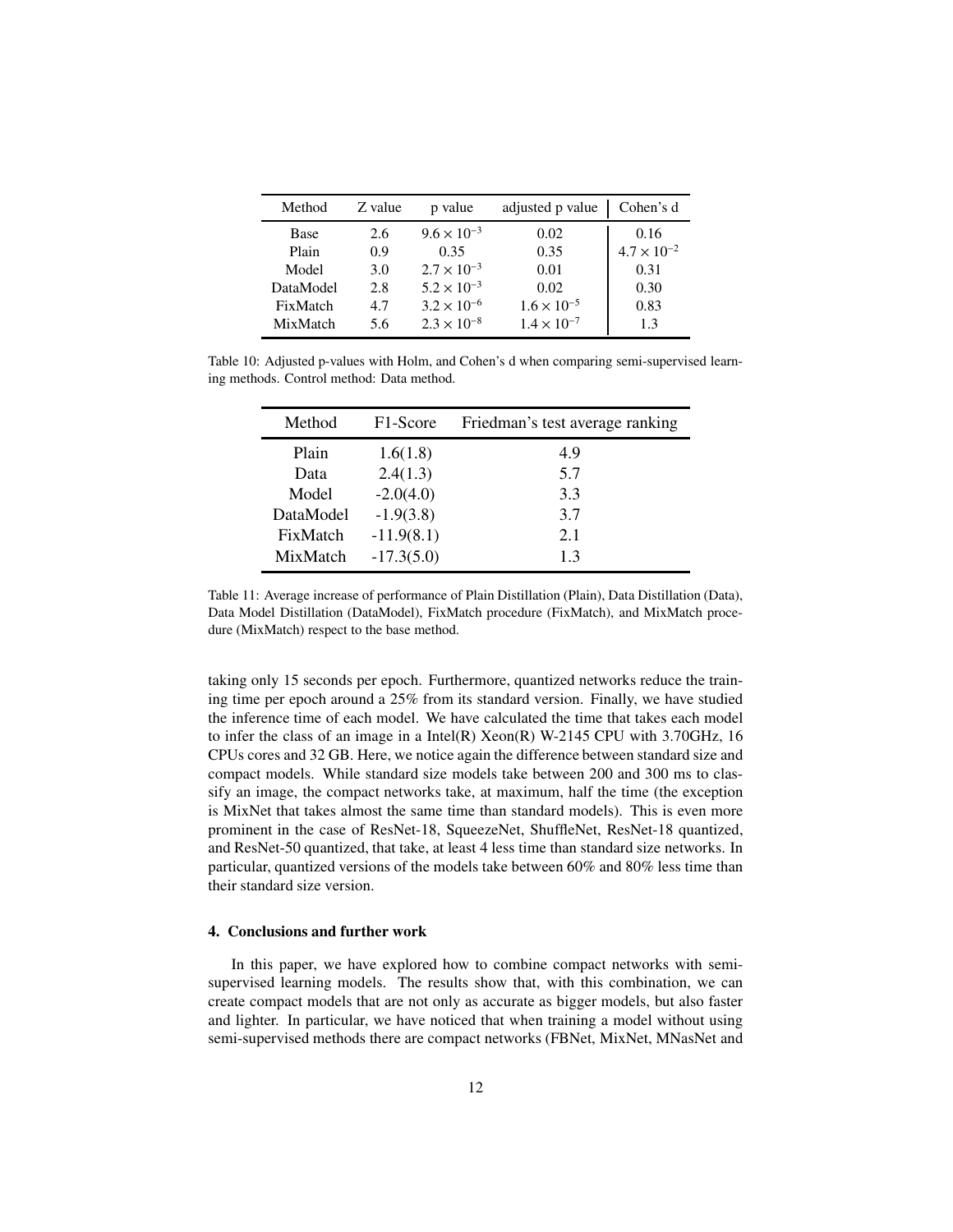<span id="page-12-0"></span>

| Method    | Z value | p value              | adjusted p value     | Cohen's d            |
|-----------|---------|----------------------|----------------------|----------------------|
| Plain     | 1.0     | 0.34                 | 0.34                 | $1.8 \times 10^{-2}$ |
| Model     | 2.9     | $4.1 \times 10^{-3}$ | 0.01                 | 1.4                  |
| DataModel | 2.4     | 0.017                | 0.034                | 1.4                  |
| FixMatch  | 4.3     | $1.7 \times 10^{-5}$ | $6.7 \times 10^{-5}$ | 2.4                  |
| MixMatch  | 53      | $1.4 \times 10^{-7}$ | $7.2 \times 10^{-7}$ | 5.1                  |

<span id="page-12-1"></span>Table 12: Adjusted p-values with Holm, and Cohen's d. Control method: Data method.

| <b>Network</b>      | Size (MB) | Train Time (s) | Inference Time (ms) |
|---------------------|-----------|----------------|---------------------|
| ResNet-50           | 294       | 151            | 231                 |
| ResNet-101          | 512       | 263            | 238                 |
| EfficientNet        | 124       | 210            | 301                 |
| <b>FBNet</b>        | 42        | 78             | 121                 |
| MixNet              | 67        | 174            | 222                 |
| <b>MNasNet</b>      | 36        | 64             | 84                  |
| MobileNet           | 41        | 70             | 109                 |
| ResNet-18           | 135       | 51             | 63                  |
| SqueezeNet          | 15        | 52             | 57                  |
| <b>ShuffleNet</b>   | 0.36      | 15             | 14                  |
| ResNet-18 quantized | 11        | 40             | 25                  |
| ResNet-50 quantized | 23        | 100            | 44                  |

Table 13: Efficiency of standard size models (ResNet-50, ResNet-101 and EfficientNet), compact models (FBNet, MixNet, MNasNet, MobileNet, ResNet-18, SqueezeNet, and ShuffleNet) and quantized models (ResNet-18 quantized and ResNet-50 quantized). We measure size (in MB), the training time per epoch (in seconds) and the inference time per image (in milliseconds).

ResNet-18) that obtain a similar performance to standard size networks. Also, when we apply semi-supervised learning methods, specifically, the Plain Distillation method and the Data Distillation method, those models outperform the standard size models. In particular, the best results are obtained when we apply Data Distillation to MixNet and Plain Distillation to ResNet-18. Another conclusion that we can draw from our study is that, in general, automatically designed networks obtain better results than manually designed networks and quantized networks, with the exception of ResNet-18 that obtained similar results than automatically designed networks. Regarding the question of which semi-supervised method produce the best results for each king of architecture, we can conclude that the Data Model Distillation method is the best option for standard size networks; that Data Distillation is the best for automatically designed networks; and, in the rest of cases, there is no a general rule, although the Data Distillation approach generally obtains good results. Finally, compact networks outperform standard size networks in efficiency, that is, in size and in speed. In summary, with this study we can conclude that by applying the Data Distillation method to MixNet, or Plain Distillation to ResNet-18 we can obtain models as accurate as standard size model but, also, faster and lighter. Since these rules might not be the best alternative for a particular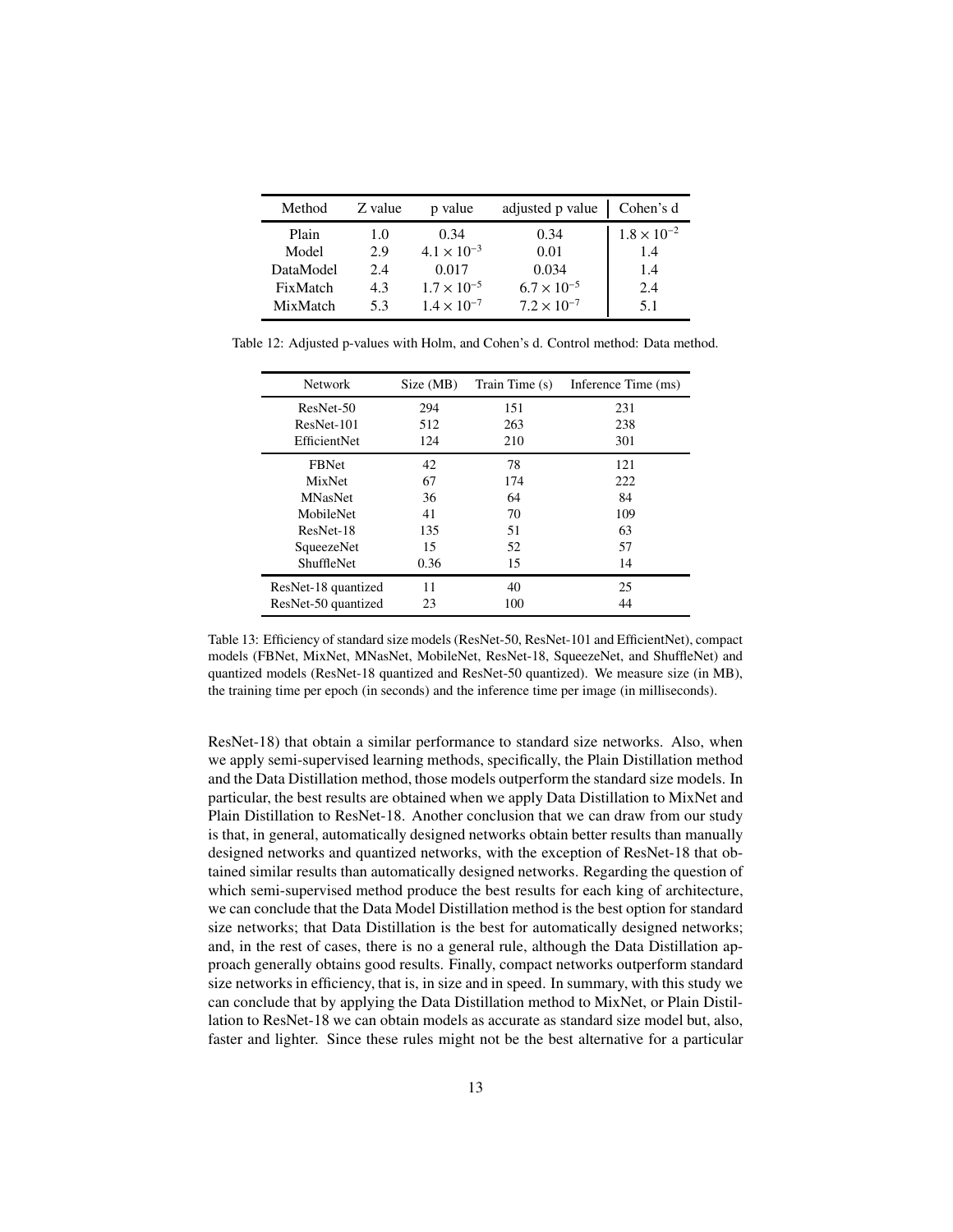case, we have developed a library that simplifies the process of training compact image classification models using semi-supervised learning methods.

In the future, we plan to extend our work to object detection and semantic segmentation tasks, two instrumental tasks in biomedical images. In those problems, deep models employ as backbones architectures like ResNet or EfficientNet, and we plan to study the impact of replacing those backbones with compact models. Another task that remains as further work is the development of a simple approach to integrate compact models into smartphones and edge devices. This is instrumental to facilitate the creation and dissemination of deep learning models for biomedicine.

#### Acknowledgments

This work was partially supported by Ministerio de Ciencia e Innovación [PID2020-115225RB-I00 / AEI / 10.13039/501100011033], and FPU Grant 16/06903 of the Spanish MEC.

#### References

- <span id="page-13-2"></span>[1] Arredondo-Santoyo, M., Domínguez, C., Heras, J., et al.: Automatic characterisation of dye decolourisation in fungal strains using expert, traditional, and deep features. Soft Computing 23, 12799–12812 (2019). https://doi.org/10.1007/s00500-019-03832-8
- <span id="page-13-5"></span>[2] Berthelot, D., et al.: Mixmatch: A holistic approach to semi-supervised learning. In: 33rd International Conference on Neural Information Processing Systems (NEURIPS'19). pp. 5050–5060. Curran Associates Inc. (2019)
- <span id="page-13-4"></span>[3] Bucila, C., Caruana, R., Niculescu-Mizil, A.: Model compression: making big, slow models practical. In: 12th International Conference on Knowledge Discovery and Data Mining. pp. 535–541. KDD'06 (2006)
- <span id="page-13-0"></span>[4] Cai, H., Gan, C., Wang, T., Zhang, Z., Han, S.: Once for all: Train one network and specialize it for efficient deployment. In: International Conference on Learning Representations (2020), [https://openreview.net/forum?](https://openreview.net/forum?id=HylxE1HKwS) [id=HylxE1HKwS](https://openreview.net/forum?id=HylxE1HKwS)
- <span id="page-13-1"></span>[5] Chaturvedi, S.S., Gupta, K., Prasad, P.S.: Skin lesion analyser: An efficient seven-way multi-class skin cancer classification using mobilenet. In: AMLTA 2020: Advanced Machine Learning Technologies and Applications. Advances in Intelligent Systems and Computing, vol. 1141, pp. 165–176. Springer (2020). https://doi.org/10.1007/978-981-15-3383-9 15
- <span id="page-13-3"></span>[6] Codella, N.C.F., Gutman, D., Celebi, M.E., et al.: Skin Lesion Analysis toward Melanoma Detection: A Challenge at the International Symposium on Biomedical Imaging (ISBI) 2016. In: Conference on Computer Vision and Pattern Recognition. CVPR'17 (2017)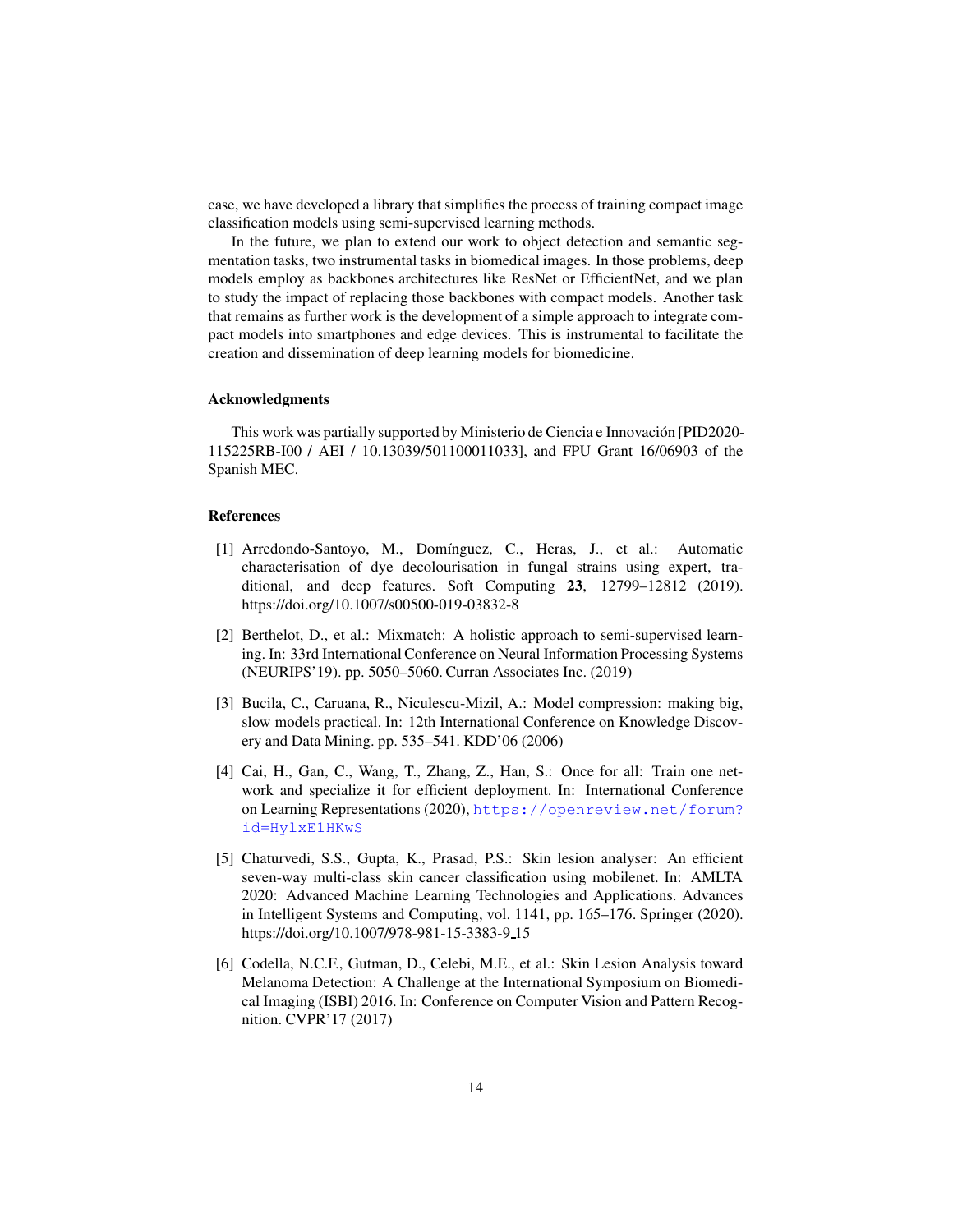- <span id="page-14-13"></span>[7] Cohen, J.: Statistical Power Analysis for the Behavioral Sciences. Academic Press, USA (1969)
- <span id="page-14-11"></span>[8] Cubuk, E.D., et al.: Randaugment: Practical automated data augmentation with a reduced search space. In: 2020 IEEE/CVF Conference on Computer Vision and Pattern Recognition Workshops (CVPRW). pp. 3008–3017. IEEE (2020). https://doi.org/10.1109/CVPRW50498.2020.00359
- <span id="page-14-2"></span>[9] Deng, J., et al.: ImageNet: A Large-Scale Hierarchical Image Database. In: IEEE Computer Society Conference on Computer Vision and Pattern Recognition (CVPR09) (2009)
- <span id="page-14-12"></span>[10] Garcia, S., et al.: Advanced nonparametric tests for multiple comparisons in the design of experiments in computational intelligence and data mining: Experimental analysis of power. Information Sciences 180, 2044–2064 (2010)
- <span id="page-14-6"></span>[11] Giselsson, T.M., Jorgensen, R.N., Jensen, P.K., et al.: A Public Image Database for Benchmark of Plant Seedling Classification Algorithms. arXiv preprint abs/1711.05458 (2017)
- <span id="page-14-1"></span>[12] He, K., Zhang, X., Ren, S., Sun, J.: Deep residual learning for image recognition. In: 2016 IEEE Conference on Computer Vision and Pattern Recognition (CVPR). pp. 770–778. IEEE (2016). https://doi.org/10.1109/CVPR.2016.90
- <span id="page-14-0"></span>[13] Hinton, G.: Deep learning – a technology with the potential to transform health care. JAMA 320(11), 1101–1102 (2018). https://doi.org/10.1001/jama.2018.11100
- <span id="page-14-9"></span>[14] Hinton, G., et al.: Distilling the knowledge in a neural network (2015)
- <span id="page-14-4"></span>[15] Ho, T.K.K., Gwak, J.: Utilizing knowledge distillation in deep learning for classification of chest x-ray abnormalities. IEEE Access 8, 160749–160761 (2020). https://doi.org/10.1109/ACCESS.2020.3020802
- <span id="page-14-8"></span>[16] Howard, J., Gugger, S.: Fastai: A layered api for deep learning. Information 11, 108 (02 2020). https://doi.org/10.3390/info11020108
- <span id="page-14-10"></span>[17] Huang, R., Noble, J.A., Namburete, A.I.L.: Omni-supervised learning: Scaling up to large unlabelled medical datasets. In: Medical Image Computing and Computer Assisted Intervention. pp. 572–580. MICCAI'18, Springer (2018)
- <span id="page-14-7"></span>[18] Iandola, F.N., et al.: Squeezenet: Alexnet-level accuracy with 50x fewer parameters and <0.5mb model size (2016)
- <span id="page-14-3"></span>[19] Irvin, J., Rajpurkar, P., Ko, M., et al.: Chexpert: A large chest radiograph dataset with uncertainty labels and expert comparison. In: Thirty-Third AAAI Conference on Artificial Intelligence. AAAI'19, vol. 33, pp. 590–597 (2019)
- <span id="page-14-5"></span>[20] Kaggle: Aptos 2019 blindness detection. [https://www.kaggle.com/c/](https://www.kaggle.com/c/aptos2019-blindness-detection) [aptos2019-blindness-detection](https://www.kaggle.com/c/aptos2019-blindness-detection) (2019)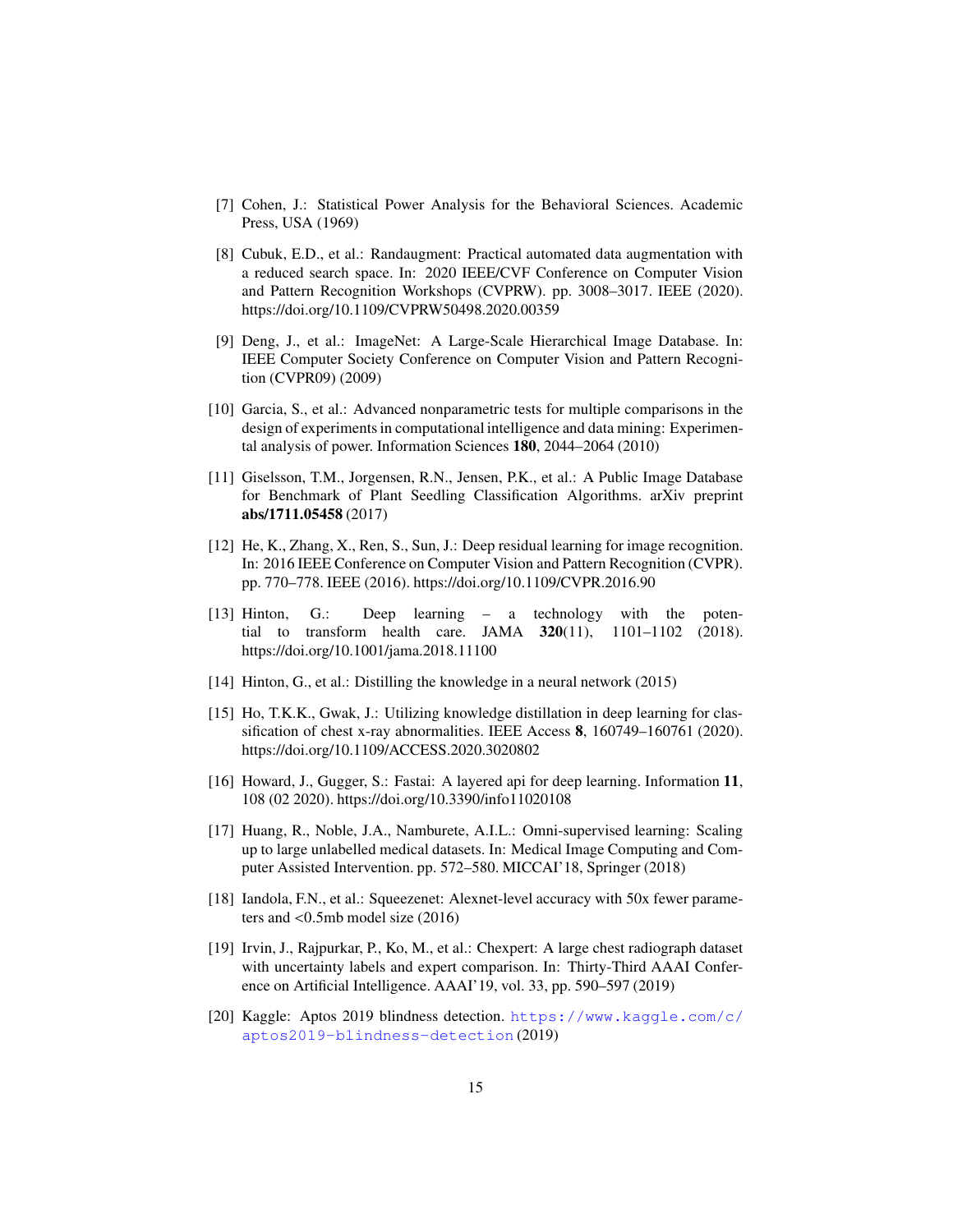- [21] Kaggle: Open sprayer images. [\\$https://www.kaggle.com/]($https://www.kaggle.com/gavinarmstrong/open-sprayer-images$) [gavinarmstrong/open-sprayer-images\\$]($https://www.kaggle.com/gavinarmstrong/open-sprayer-images$) (2019)
- <span id="page-15-6"></span>[22] Kermany, D.S., Goldbaum, M., Cai, W., et al.: Identifying medical diagnoses and treatable diseases by image-based deep learning. Cell 172(5), 1122 – 1131.e9 (2018). https://doi.org/https://doi.org/10.1016/j.cell.2018.02.010, [http://www.sciencedirect.com/science/article/pii/](http://www.sciencedirect.com/science/article/pii/S0092867418301545) [S0092867418301545](http://www.sciencedirect.com/science/article/pii/S0092867418301545)
- <span id="page-15-2"></span>[23] Krishnamoorthi, R.: Quantizing deep convolutional networks for efficient inference: A whitepaper. arXiv preprint arXiv:1806.08342 (2018)
- <span id="page-15-8"></span>[24] Kumar, J., Ye, P., Doermann, D.: Structural similarity for document image classification and retrieval. Pattern Recognition Letters 43, 119 – 126 (2014). https://doi.org/https://doi.org/10.1016/j.patrec.2013.10.030, [http://www.sciencedirect.com/science/article/pii/](http://www.sciencedirect.com/science/article/pii/S0167865513004224) [S0167865513004224](http://www.sciencedirect.com/science/article/pii/S0167865513004224), iCPR2012 Awarded Papers
- <span id="page-15-3"></span>[25] Li, F., Song, D., Chen, H., et al.: Development and clinical deployment of a smartphone-based visual field deep learning system for glaucoma detection. npj Digital Medicine 3, 120 (2020). https://doi.org/10.1038/s41746-020-00329-9
- <span id="page-15-5"></span>[26] Li, G., et al.: Soft-label anonymous gastric x-ray image distillation. In: 2020 IEEE International Conference on Image Processing (ICIP). pp. 305–309. IEEE (2020). https://doi.org/10.1109/ICIP40778.2020.9191357
- <span id="page-15-4"></span>[27] Luo, L., Xue, D., Feng, X.: Automatic diabetic retinopathy grading via self-knowledge distillation. Electronics 9(9), 1337 (2020). https://doi.org/10.3390/electronics9091337
- <span id="page-15-1"></span>[28] Marcolino, M.S., Oliveira, J.A.Q., D'Agostino, M., et al.: The impact of mhealth interventions: Systematic review of systematic reviews. JMIR Mhealth and Uhealth 6(1), e23 (2018). https://doi.org/10.2196/mhealth.8873
- <span id="page-15-0"></span>[29] Meijering, E.: A bird's-eye view of deep learning in bioimage analysis. Computational and Structural Biotechnology Journal 18(1), 2312–2325 (2020). https://doi.org/10.1016/j.csbj.2020.08.003
- <span id="page-15-9"></span>[30] Paszke, A., et al.: Pytorch: An imperative style, high-performance deep learning library. In: Wallach, H., Larochelle, H., Beygelzimer, A., d'Alché-Buc, F., Fox, E., Garnett, R. (eds.) Advances in Neural Information Processing Systems 32, pp. 8024–8035. Curran Associates, Inc. (2019)
- <span id="page-15-7"></span>[31] Pogorelov, K., Randel, K.R., Griwodz, C., et al.: Kvasir: A multi-class image dataset for computer aided gastrointestinal disease detection. In: 8th ACM on Multimedia Systems Conference. pp. 164–169. MMSys'17, ACM (2017). https://doi.org/10.1145/3083187.3083212, [http://doi.acm.org/](http://doi.acm.org/10.1145/3083187.3083212) [10.1145/3083187.3083212](http://doi.acm.org/10.1145/3083187.3083212)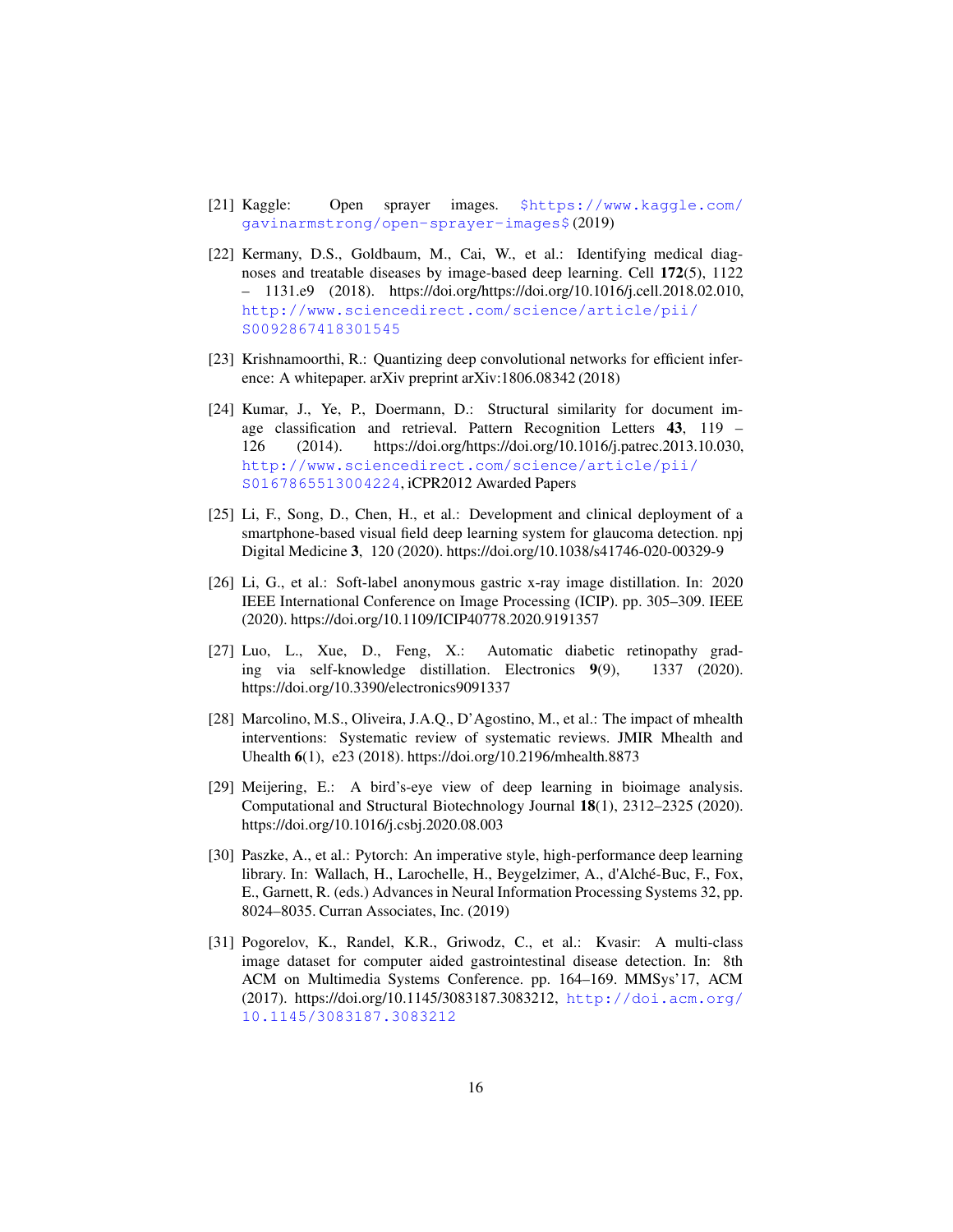- <span id="page-16-3"></span>[32] Razavian, A.S., Azizpour, H., Sullivan, J., et al.: CNN features off-the-shelf: An astounding baseline for recognition. In: IEEE Conference on Computer Vision and Pattern Recognition Workshops. pp. 512–519. CVPRW'14, IEEE (2014)
- <span id="page-16-9"></span>[33] Sajjadi, M., et al.: Regularization with stochastic transformations and perturbations for deep semi-supervised learning. In: 30th International Conference on Neural Information Processing Systems (NIPS'16). pp. 1171–1179. Curran Associates Inc. (2016)
- <span id="page-16-1"></span>[34] Sandler, M., Howard, A., Zhu, M., et al.: Mobilenetv2: Inverted residuals and linear bottlenecks. In: 2018 IEEE/CVF Conference on Computer Vision and Pattern Recognition (CVPR). pp. 4510–4520. IEEE (2018). https://doi.org/10.1109/CVPR.2018.00474
- <span id="page-16-11"></span>[35] Sheskin, D.: Handbook of Parametric and Nonparametric Statistical Procedures. CRC Press, London (2011)
- <span id="page-16-7"></span>[36] Simard, P., Steinkraus, D., Platt, J.C.: Best practices for convolutional neural networks applied to visual document analysis. In: Proceedings of the 12th International Conference on Document Analysis and Recognition (ICDAR'03). vol. 2, pp. 958–964 (2003)
- <span id="page-16-6"></span>[37] Smith, L.: Cyclical learning rates for training neural networks. In: IEEE Winter Conference on Applications of Computer Vision. pp. 464–472.WACV'17 (2017). https://doi.org/10.1109/WACV.2017.58
- <span id="page-16-10"></span>[38] Sohn, K., et al.: Fixmatch: Simplifying semi-supervised learningwith consistency and confidence. In: 34th International Conference on Neural Information Processing Systems (NEURIPS'20). Curran Associates Inc. (2020)
- <span id="page-16-2"></span>[39] Suriyal, S., Druzgalski, C., Gautam, K.: Mobile assisted diabetic retinopathy detection using deep neural network. In: 2018 Global Medical Engineering Physics Exchanges/Pan American Health Care Exchanges (GMEPE/PAHCE). pp. 1–4. IEEE (2018). https://doi.org/10.1109/GMEPE-PAHCE.2018.8400760
- <span id="page-16-0"></span>[40] Tan, M., Le, Q.V.: Efficientnet: Rethinking model scaling for convolutional neural networks. In: International Conference on Machine Learning. ICML 2019, vol. 97, pp. 6105–6114 (2019)
- <span id="page-16-4"></span>[41] Tan, M., Le, Q.V.: Mixconv: Mixed depthwise convolutional kernels. In: 30th British Machine Vision Conference 2019 (BMVC 2019). pp. 1–13 (2019)
- <span id="page-16-5"></span>[42] Tan, M., et al.: Mnasnet: Platform-aware neural architecture search for mobile. In: 2019 IEEE/CVF Conference on Computer Vision and Pattern Recognition (CVPR). pp. 2815–2823. IEEE (2019). https://doi.org/10.1109/CVPR.2019.00293
- <span id="page-16-8"></span>[43] Triguero, I., et al.: Self-labeled techniques for semi-supervised learning: taxonomy, software and empirical study. Knowledge and Information Systems 42, 245–284 (2015). https://doi.org/10.1007/s10115-013-0706-y